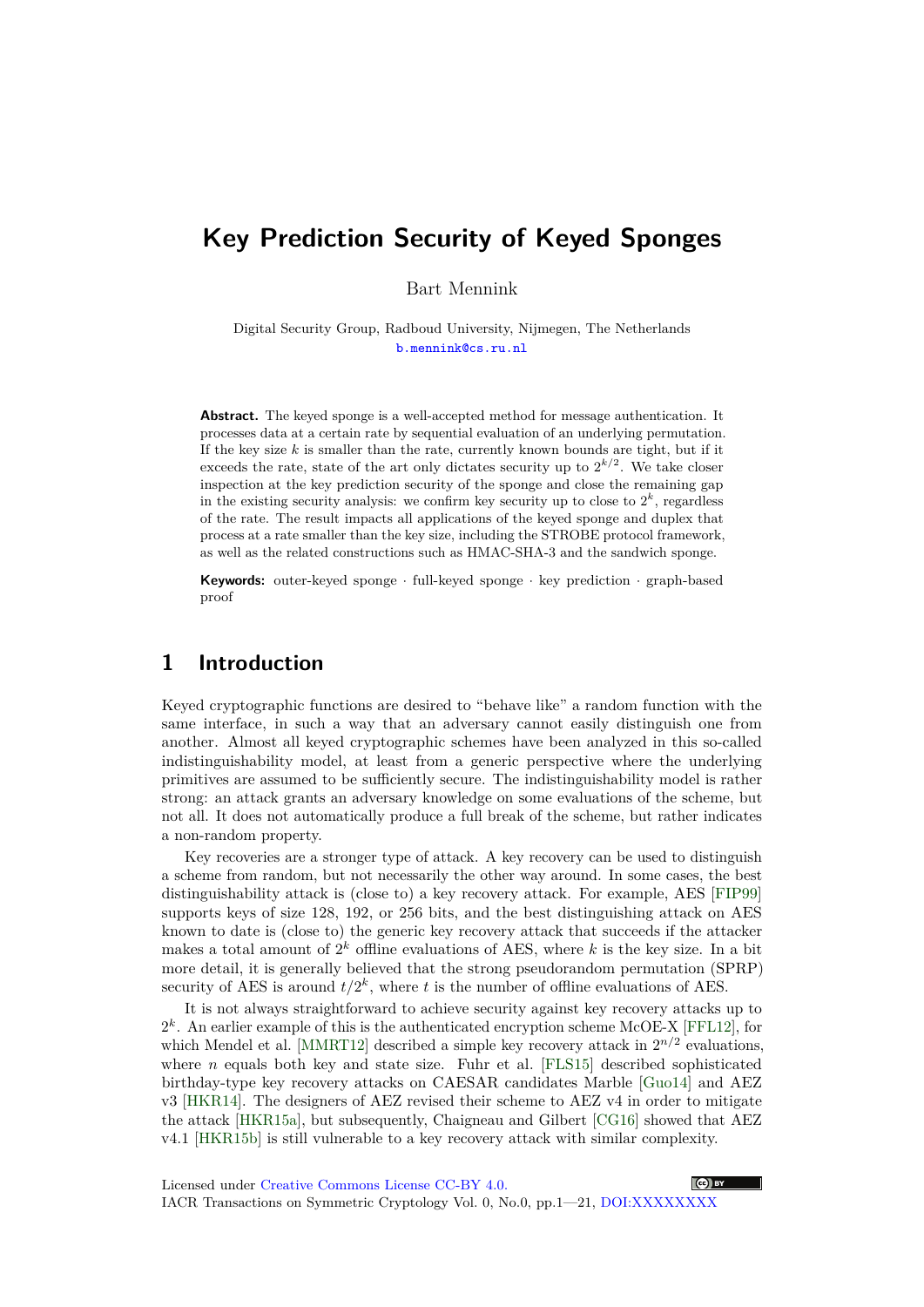### **1.1 Keyed Sponges**

We will focus on keyed versions of the sponge construction by Bertoni et al. [\[BDPV07\]](#page-18-0). The (keyless) sponge construction is a hash function mode that operates on a *b*-bit state, split into an inner part of capacity *c* and an outer part of rate *r*, where  $c + r = b$ . Data is absorbed, and the digest is extracted, block-by-block via the outer part of the state, interleaved with evaluations of a *b*-bit permutation  $\pi$ . The function is proven [\[BDPV08\]](#page-18-1) to achieve *c/*2-bit security in the indifferentiability framework [\[MRH04\]](#page-20-5). It has been adopted, among others, in the SHA-3 hashing standard [\[FIP15\]](#page-19-4).

The first, and perhaps simplest, approach of transforming the sponge into a pseudorandom function (PRF) is by Bertoni et al. [\[BDPV11c\]](#page-18-2), who suggested to simply prepend the message *m* with the key *K*, i.e., to evaluate the sponge on input  $(K||m)$ . The scheme got renewed analysis by Andreeva et al. [\[ADMV15\]](#page-18-3), who dubbed it the "outer-keyed sponge (OKS)," and later Naito and Yasuda [\[NY16\]](#page-20-6). OKS is depicted in Figure [1.](#page-6-0)

Alternatively, one can design a PRF by just initializing the inner part with the key K instead of with  $0^c$ . This construction, now known as the "inner-keyed sponge (IKS)," was introduced by Chang et al. [\[CDH](#page-19-5)+12] and received improved analysis by Andreeva et al. [\[ADMV15\]](#page-18-3) and Naito and Yasuda [\[NY16\]](#page-20-6).

Finally, it appeared that secrecy of the state after key injection could be used to support *full-state absorption*: instead of absorbing data in the *r*-bit outer part only, one could absorb over the entire *b*-bit state. The idea appeared first in the donkeySponge [\[BDPV12\]](#page-18-4). An analysis for one output block only was given by Gaži et al. [\[GPT15a\]](#page-19-6). A complete security treatment of the "full-keyed sponge (FKS)" was given by Mennink et al. [\[MRV15\]](#page-20-7) and Daemen et al. [\[DMV17\]](#page-19-7). FKS is depicted in Figure [1.](#page-6-0)

Generically, in terms of the number of permutation evaluations,<sup>[1](#page-1-0)</sup> the full-keyed sponge is more efficient than the outer-keyed and inner-keyed sponge: data is absorbed *b* bits at a time rather than  $r < b$  bits. From a security perspective, the modes achieve approximately the same level of security. In detail, all achieve a security level of around

<span id="page-1-1"></span>
$$
\frac{M^2}{2^c} + \frac{MN}{2^c} + \mathbf{Adv}_F^{\text{key-pre}}(N) \tag{1}
$$

(omitting constants and details, see Section [4\)](#page-15-0), where *M* denotes the query complexity to the construction (in terms of the number of underlying primitive calls), *N* the query complexity to the underlying permutation, and  $\mathbf{Adv}_{F}^{\text{key-pre}}(N)$  is the probability that the adversary made queries to the underlying permutation that match the key input to  $F \in \{OKS, IKS, FKS\}$ . Intuitively, the first two terms of [\(1\)](#page-1-1) correspond to distinguishing *F* from a random function, and the last term represents a key prediction, an isolated event in typical security analyses (there is a subtle difference between a key prediction and a key recovery, as we will explain in Section [5\)](#page-17-0).

Note that all sponges achieve a security level of *c* bits at best, and there is no reason to take a key of size *k > c*. As such, FKS has made IKS obsolete: both require adaptation of the keyless sponge algorithm, both take one evaluation of  $\pi$  to absorb the key, both are approximately equally secure, but the FKS is more efficient. FKS does not necessarily make OKS obsolete: although it is less efficient, OKS does not require an adaptation of the keyless sponge algorithm, and can evaluate it in a black-box manner. This happens, for example, in the STROBE protocol framework [\[Ham17a,](#page-20-8)[Ham17b\]](#page-20-9), as we will elaborate upon in Section [1.4.](#page-3-0) We restrict our focus to OKS and FKS.

<span id="page-1-0"></span> $1$ The full-keyed sponge would need a permutation with more rounds in order to compensate for the increased adversarial power.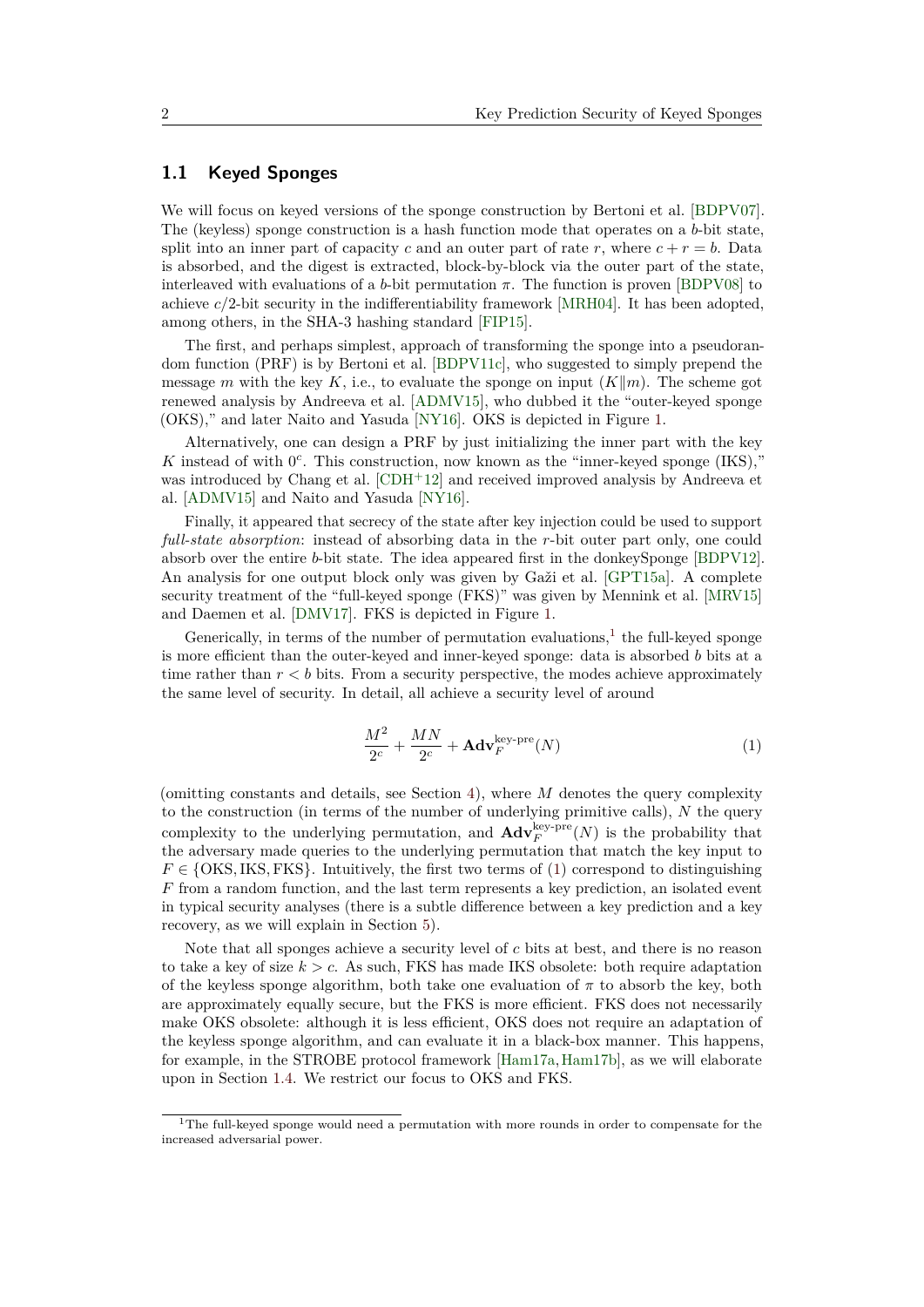#### **1.2 Key Prediction Security**

For FKS, using that  $k < b$  without loss of generality, it is easy to see that

<span id="page-2-2"></span><span id="page-2-0"></span>
$$
\mathbf{Adv}_{\mathrm{FKS}}^{\mathrm{key-pre}}(N) \le N/2^k.
$$
 (2)

Indeed, the key is absorbed using one evaluation of  $\pi$ , the adversary can make N attempts. and succeeds if one of those is performed for the corresponding key.

For OKS, the *k*-bit key is partitioned into *r*-bit blocks. If  $k \leq r$ , then the key prediction term is bounded as before (the key is absorbed using one call to  $\pi$ ). On the other hand, if  $k > r$ , then the key is processed using more than one evaluation of  $\pi$ , and the current state of the art suggests only 2 *k/*2 security. In more detail, Gaži et al. [\[GPT15b,](#page-19-8) Lemma 12] (full version of [\[GPT15a\]](#page-19-6)) derived the following bound for the key prediction term:

$$
\mathbf{Adv}_{\mathrm{OKS}}^{\mathrm{key-pre}}(N) \lesssim \begin{cases} N/2^k, \text{ if } k \le r, \\ b^{\lambda/2} N/2^{k/2}, \text{ if } k > r, \end{cases}
$$
 (3)

where  $\lambda := [k/r]$  denotes the number of permutation calls to process the key, and where negligible terms are omitted (refer to Proposition [1](#page-8-0) for the details).

This bound shows a counter-intuitive and devastating loss in the key size: whereas one key block still yields the intuitively optimal bound of *N/*2 *k* ("one needs to make around  $2<sup>k</sup>$  attempts to recover the key"), once the key size exceeds the rate one loses half the key! The conclusion is that the bound of [\(3\)](#page-2-0) is, obviously, non-tight.

In Section [3,](#page-7-0) we derive an improved bound on the key prediction security, and demonstrate that

<span id="page-2-1"></span>
$$
\mathbf{Adv}_{OKS}^{\text{key-pre}}(N) \lesssim c^{\lambda - 1} N / 2^k \,, \tag{4}
$$

where, again,  $\lambda := [k/r]$ , and negligible terms are omitted (refer to Theorem [1](#page-9-0) for the details). For  $k \le r$  (or  $\lambda = 1$ ), the earlier bound of Gaži et al. was already tight and the new bound matches it. For  $k > r$  (or  $\lambda > 1$ ), our bound demonstrates that close to k-bit security is achieved, with a logarithmic degradation in *c*. This innocent logarithmic loss, in turn, comes from the probability of a lucky multi-collision; it was already present in the bound of Gaži et al., but we slightly improved it. (We remark that the best attack against key prediction has a success probability of around  $N/2^k$ .)

The result is proven using a graph-based approach, wherein every edge corresponds to an *r*-bit key block guess and one considers the maximum number of paths of length  $\lambda$  departing from root node  $0^b$ . We then consider *configurations* of paths of length  $\lambda$ , corresponding to the direction in which the  $\lambda$  individual queries to the underlying permutation are made. The proof is inspired by that of Gaži et al. [\[GPT15b,](#page-19-8) Lemma 12], who also adopted a graph-based approach and introduced the term of configurations, yet it differs in many aspects. Most importantly, Gaži et al. observed that in any configuration, at least half is in the same direction (either forward or inverse). They subsequently use a bad event based on multi-collisions to upper bound the number of possibilities over these  $\geq \lambda/2$  edges, but ignore the problem of the adversary to find the connections over the remaining  $\leq \lambda/2$ edges in reverse direction. This simplification leads to discarding half of the key (hence the denominator  $2^{k/2}$  in [\(3\)](#page-2-0)). In our bound, we perform an inductive argument on  $\lambda$ . We prove that for every added layer extension, the size of the *yield*, or equivalently the number of paths from  $0^b$ , depends only on the presence of multi-collisions and is independent of the configuration of the query.

#### **1.3 Further Appearances of Key Prediction Security**

The main functionality of the keyed sponge is authentication. It can be used for (authenticated) encryption via the duplex construction by Bertoni et al. [\[BDPV11a\]](#page-18-5). The duplex is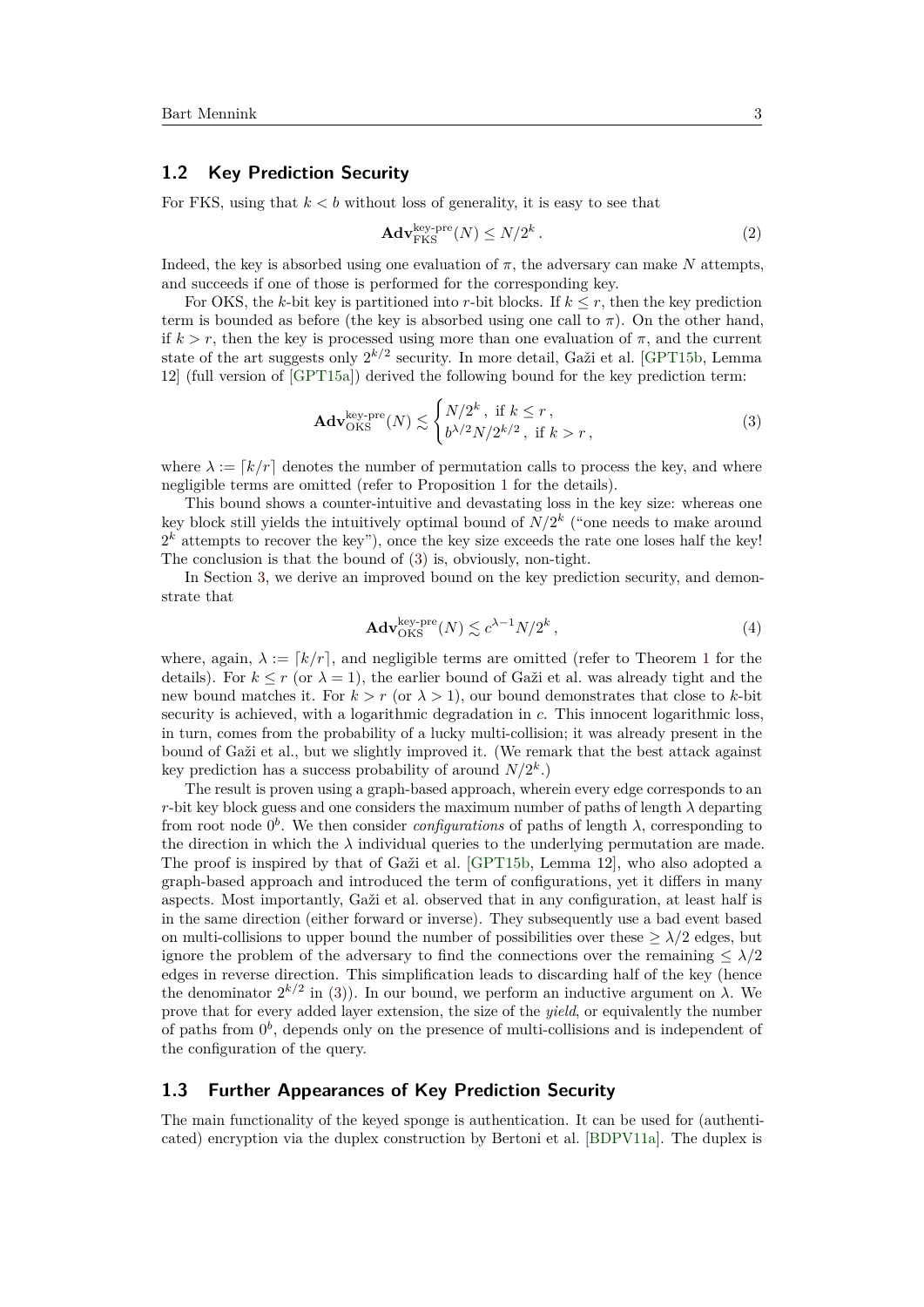a stateful construction: a call to its initialization interface initializes a state, and a call to its duplexing interface absorbs a data block, applies the permutation  $\pi$  on the state, and squeezes at most r bits. Similar to the keyed sponges, the absorption of the data block can be performed over the outer part only (*r* bits) or over the entire state (*b* bits). We will refer to these two as the outer-keyed duplex (OKD) and the full-keyed duplex (FKD). It is important to note that these protocols do not extract data during absorption of the key; in other words, the key is absorbed as if the function is an outer-keyed, resp. full-keyed, sponge.

The security of keyed duplexes can be proven from keyed sponges and vice versa [\[MRV15,](#page-20-7) [DMV17\]](#page-19-7). The reduction makes use of the fact that one evaluation of the keyed duplex consists of  $\ell$  evaluations of a keyed sponge, where  $\ell$  denotes the number of blocks that are duplexed in-between two initialization calls. Even stronger, both the outer-keyed duplex and full-keyed duplex are proven to also achieve the bound of  $(1)$ , up to constant, where the key prediction security is still for the keyed *sponge* function  $F \in \{OKS, FKS\}$ .

For both variants of the keyed sponges and keyed duplexes one can also consider security in the nonce-respecting setting, where a nonce is absorbed into the state prior to the first data block. In this case, the general bound of [\(1\)](#page-1-1) can go down to around

<span id="page-3-1"></span>
$$
\frac{M^2}{2^b} + \frac{N}{2^c} + \mathbf{Adv}_F^{\text{key-pre}}(N)\,,\tag{5}
$$

using techniques of [\[JLM14,](#page-20-10)[DMV17\]](#page-19-7) (see also Section [4\)](#page-15-0). Common term in the bounds of [\(1\)](#page-1-1) and [\(5\)](#page-3-1) is the presence of the term  $\mathbf{Adv}_{F}^{\text{key-pre}}(N)$  for  $F \in \{\text{OKS}, \text{FKS}\}\)$ . Our improved analysis of  $\mathbf{Adv}_{\mathrm{OKS}}^{\mathrm{key-pre}}(N)$  in [\(4\)](#page-2-1) immediately yields an improved bound for the outer-keyed duplex, as well as for the nonce-respecting variants of both the outer-keyed sponge and duplex.

Beyond the keyed sponges and keyed duplexes, key prediction security also appears in the analyses of HMAC-SHA-3 [\[NW16\]](#page-20-11) and the sandwich sponge [\[Nai16\]](#page-20-12). In these works, the authors adopted the old bound of Gaži et al. of [\(3\)](#page-2-0). Our new bound of [\(4\)](#page-2-1) directly improves the security bounds of these schemes.

#### <span id="page-3-0"></span>**1.4 Application**

Despite that FKS generically improves over OKS both from a security as an efficiency perspective, there are still reasons to resort to OKS. First, the security results only focus on the generic construction: full-state absorption allows the adversary more power, and the underlying permutation may likely need more rounds. Second, the usage of OKS is conceptually simpler: the PRF can be implemented using the keyless sponge algorithm as a black-box.

#### **1.4.1 STROBE**

This exact idea lies at the heart of the STROBE protocol framework [\[Ham17a,](#page-20-8)[Ham17b\]](#page-20-9). It is designed on top of the sponge construction, and extends the use of a single permutation to a lightweight framework for network protocols, that allows for (keyless) hashing, authenticated encryption, authentication, pseudorandom number generation, and many more. In order to allow for a simple framework with extremely small code size, all functionalities supported by STROBE operate on the outer part only. In particular, STROBE does not allow for full-state absorption but rather absorbs key and data in the outer part.

The STROBE protocol framework is based on SHAKE [\[NIS16\]](#page-20-13) and supports instantiations with various widths, as indicated in Table [1.](#page-4-0) Whereas the larger STROBEs have  $k \leq r$ , the more lightweight STROBE-128/400 has suggested key size larger than *r*. The same applies to "STROBE lite" on 200-bits state (which is not included in the table). Our analysis confirms that these instantiations do achieve the claimed level of security and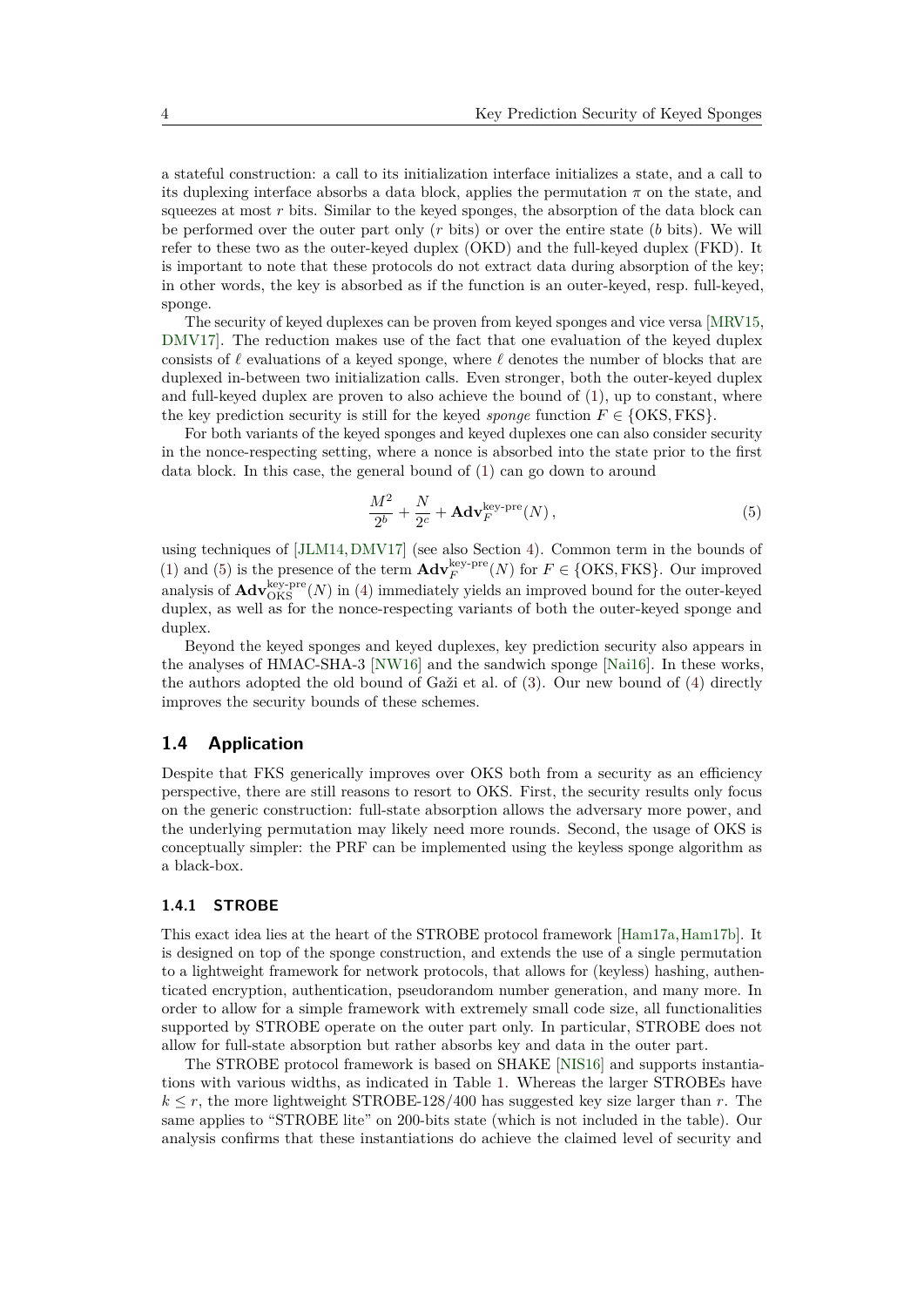| scheme          |      | c   |      | k.  |
|-----------------|------|-----|------|-----|
| STROBE-128/1600 | 1600 | 256 | 1344 | 256 |
| STROBE-256/1600 | 1600 | 512 | 1088 | 256 |
| STROBE-128/800  | 800  | 256 | 544  | 256 |
| STROBE-256/800  | 800  | 512 | 288  | 256 |
| STROBE-128/400  | 400  | 256 | 144  | 256 |

<span id="page-4-0"></span>Table 1: Suggested parameters in the STROBE protocol framework  $\vert$ Ham17a, Ham17b $\vert$ .

that the effective key length is not halved (as suggested by the earlier bound of [\(3\)](#page-2-0)). We remark that the 256-bit key size in the STROBE protocol framework is a mere suggestion by the author; implementers may opt to use a larger or smaller key.

#### **1.4.2 CAESAR Competition**

Multiple submissions to the CAESAR competition for the development of a portfolio of authenticated encryption schemes [\[CAE18\]](#page-19-9) adopted the keyed duplex. Focusing on the third round candidates, Table [2](#page-5-0) lists the parameters (*b, c, r, k*) of the four sponge-based schemes Ascon [\[DEMS16\]](#page-19-10), Ketje [\[BDP](#page-18-7)+16a], Keyak [BDP+16b], and NORX [\[AJN16\]](#page-18-8). Keyak implements the full-keyed duplex construction of [\[DMV17\]](#page-19-7) and the original key prediction bound of [\(2\)](#page-2-2) applies. The remaining three schemes evaluate the outer-keyed duplex, with one twist: despite that message is absorbed in the outer part only, the key is absorbed in a full-state fashion. For example, for Ascon-128, the 128-bit key is used (alongside the initialization vector and nonce) to initialize the 320-bit state, and departing from that state, the outer-keyed duplex (with rate  $r = 64$ ) is evaluated. Therefore, also for these schemes the original key prediction bound of [\(2\)](#page-2-2) applies. Our observations nevertheless demonstrate that if, for some reason, full-state absorption of the key is infeasible, multi-round outer part absorption does not degrade security.

#### **1.4.3 Lightweight Permutations**

Our analysis improves over the existing bounds for OKS in case the key size exceeds the rate. It becomes particularly relevant in the context of lightweight cryptography and the current abundance in "small" permutations, all with different features. Whereas most allow for a large enough capacity and rate so that key absorption takes only one round (typically permutations of size  $\geq$  384 bits, including Keccak- $f$ [400] [\[BDPV11b\]](#page-18-9), C-Quark [\[AHMN10\]](#page-18-10), SPONGENT-256/256/128 [\[BKL](#page-19-11)<sup>+</sup>11], and Gimli  $[BKL+17]$ , some have a smaller state, such as 228-bit Photon-256/32/32 [\[GPP11\]](#page-19-12), 320-bit Ascon [\[DEMS16\]](#page-19-10), 200- or 280-bits PRIMATES  $[ABB^+14]$  $[ABB^+14]$ , and 128- or 256-bits Prøst  $[KLL^+14]$  $[KLL^+14]$ . If the rate is too small and one does not opt to simply initialize the state using the key (as, e.g., described for Ascon above), key absorption is necessarily performed in multiple rounds.

# **2 Preliminaries**

For a finite set S, we denote by  $s \stackrel{\$}{\leftarrow} S$  the uniform random sampling of s from S. For a natural number  $b \in \mathbb{N}$ ,  $\{0,1\}^b$  denotes the set of *b*-bit strings, and perm(*b*) denotes the set of all permutations  $\pi : \{0,1\}^b \to \{0,1\}^b$ . We denote by  $\{0,1\}^*$  the set of all strings. For  $m \in \{0,1\}^*$ , we denote by  $m_1, \ldots, m_\nu = \infty_b(m)$  the two-step process of (i) appending *m* with  $10^{-|m|-1 \mod b}$ , and (ii) partitioning the resulting string into  $\nu \geq 1$  strings of *b* bits.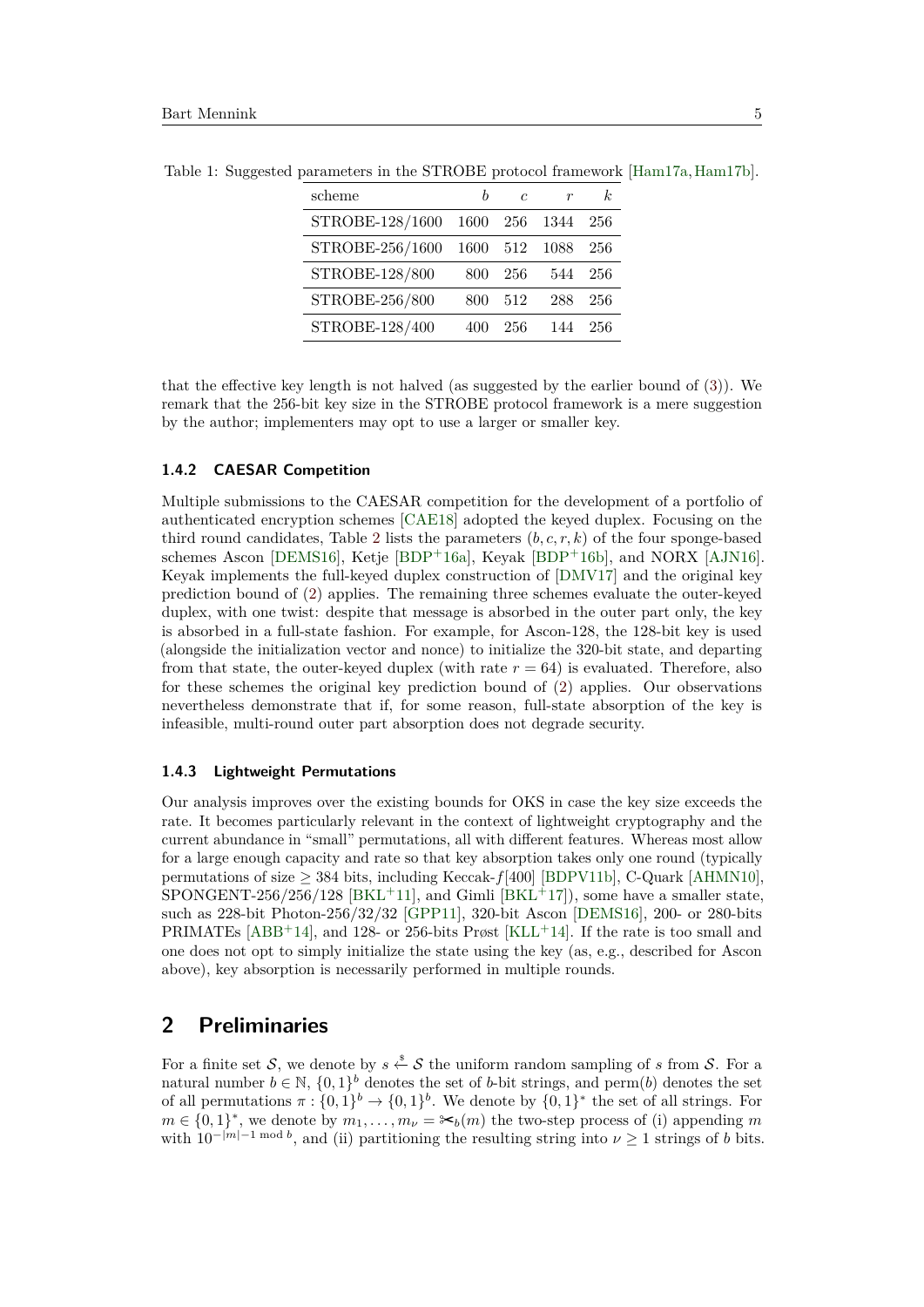| scheme              | h    | $\epsilon$ | r    | k      |
|---------------------|------|------------|------|--------|
| Ascon [DEMS16]      | 320  | 256        | 64   | 128    |
|                     | 320  | 192        | 128  | 128    |
| Ketje $[BDP+16a]$   | 200  | 184        | 16   | 92     |
|                     | 400  | 368        | 32   | 128    |
| Keyak $[BDP+16b]$   | 800  | 256        | 544  | 128224 |
|                     | 1600 | 256        | 1344 | 128224 |
| <b>NORX</b> [AJN16] | 512  | 128        | 384  | 128    |
|                     | 1024 | 256        | 768  | 256    |

<span id="page-5-0"></span>Table 2: Parameters of the four sponge-based round 3 CAESAR candidates. For Ketje and Keyak, we have taken the recommended key length.

For a *b*-bit string  $m \in \{0,1\}^b$  and values  $c, r \in \mathbb{N}$  such that  $c, r \leq b$ , we denote by  $\lfloor m \rfloor_c$ the *c* rightmost bits of *m* and by  $\lceil m \rceil_r$  the *r* leftmost bits of *m*.

An adversary  $\mathcal{A}^{\mathcal{O}}$  is a computationally unbounded algorithm that is given adaptive access to an oracle  $\mathcal O$  and outputs certain data. It wins if its output fulfills a (possibly randomized) winning condition W. The queries that A makes are typically recorded in a *transcript*  $Q$ . If  $O \in \text{perm}(b)$ , such a transcript  $Q$  consists of a finite amount of tuples  $(C, s, t)$ , where *s* is the input to the permutation, *t* the output of the permutation, and  $C \in \{0,1\}$  the query direction (0 for forward and 1 for inverse). The query direction *C* is left implicit if it is irrelevant.

#### **2.1 General Keyed Sponge**

This work is concerned with the outer-keyed sponge and the full-keyed sponge: the former absorbs data in the outer part only, the latter absorbs data over the entire state. We can therefore neatly describe both in one go by considering a general keyed sponge that operates with two capacities: *c*ab for absorption and *c*sq for squeezing. (Nevertheless, most of the results in the remainder of the work concern the outer-keyed sponge.)

Let  $b, c_{ab}, c_{sq}, r_{ab}, r_{sq}, k \in \mathbb{N}$  be such that  $b = c_{ab} + r_{ab} = c_{sq} + r_{sq}$ . Define  $\lambda := [k/r_{ab}]$ . The general keyed sponge is a pseudorandom function based on a permutation  $\pi \in \text{perm}(b)$ that takes as input a key  $K \in \{0,1\}^k$ , an arbitrary-sized message  $M \in \{0,1\}^*$ , and a natural number  $\ell \in \mathbb{N}$ , and outputs a value  $z \in \{0, 1\}^{\ell}$ :

$$
GKS^{\pi} : (K, m, \ell) \mapsto z \in \{0, 1\}^{\ell}.
$$
 (6)

The function is specified in Algorithm [1](#page-6-1) and depicted (for integral  $\lambda := k/r_{\text{ab}}$ ) in Figure [1.](#page-6-0)

The general keyed sponge construction covers the outer-keyed sponge OKS<sup> $\pi$ </sup> for  $(c_{ab}, r_{ab}) = (c_{sq}, r_{sq}) = (c, r)$ . It covers the full-keyed sponge FKS<sup> $\pi$ </sup> for  $(c_{ab}, r_{ab}) = (0, b)$ and  $(c_{\text{sq}}, r_{\text{sq}}) = (c, r)$ .

Note that the parameter  $\lambda$  indicates the number of invocations of  $\pi$  to process the key. As both the outer-keyed as the full-keyed sponge achieve a security level of roughly *c*sq at best, we can w.l.o.g. assume that  $k \leq c_{\text{sq}}$  throughout. For FKS, this implies that we always have  $\lambda = 1$ . For OKS,  $\lambda$  may be larger.

#### <span id="page-5-1"></span>**2.2 Yield and Configurations**

For proper understanding of the security of OKS and FKS against key prediction security as defined in Section [3,](#page-7-0) we will introduce the *yield* of a transcript of input-output tuples of *π*.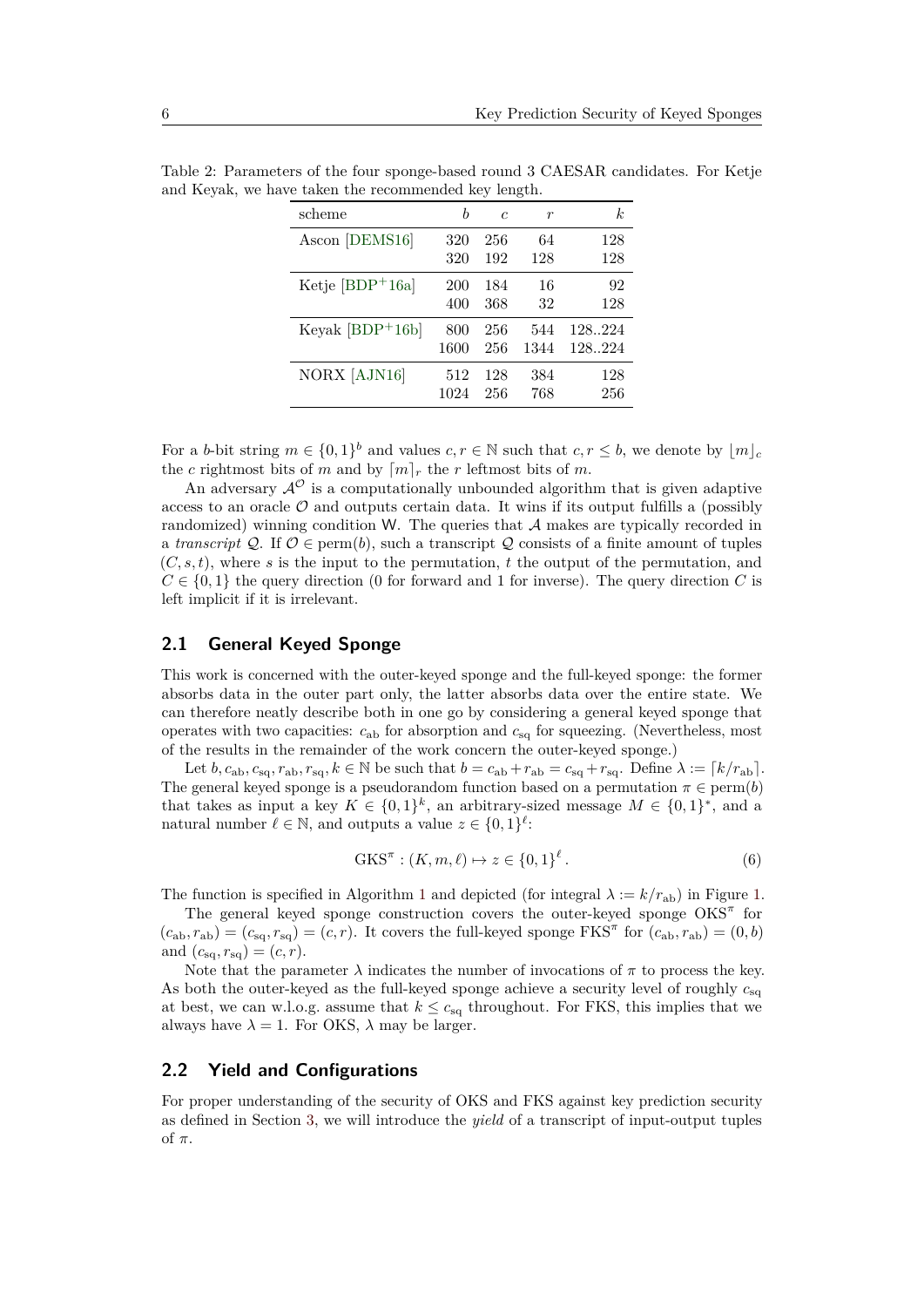<span id="page-6-1"></span>**Algorithm 1** General keyed sponge construction GKS*<sup>π</sup>*

**Input:**  $K \in \{0, 1\}^k$ ,  $m \in \{0, 1\}^*$ ,  $\ell \in \mathbb{N}$ **Output:**  $z \in \{0, 1\}^{\ell}$ 1:  $x_1, \ldots, x_\nu = \frac{1}{\epsilon} \sum_{r_{ab}} (K \parallel m)$ 2:  $t = 0^b$ 3: **for**  $i = 1, ..., \nu$  **do** 4:  $t = \pi(t \oplus (x_i \parallel 0^{c_{ab}}))$ 5:  $z = [t]_{r_{\text{sq}}}$  $6:$  while  $|z| < \ell$  do 7:  $t = \pi(t)$ 8:  $z = z \parallel [t]_{r_{\text{so}}}$ 9: **return**  $\boxed{z}_{\ell}$ 

<span id="page-6-0"></span>

Figure 1: General keyed sponge for  $\lambda$  integral key blocks and  $\mu$  message blocks. The scheme covers the outer-keyed sponge (OKS) for  $c_{ab} = c_{sq} =: c$  and the full-keyed sponge (FKS) for  $c_{ab} = 0$  and  $c_{sq} =: c$ .

**Definition 1.** Consider GKS based on  $\pi \in \text{perm}(b)$ , and let Q be a transcript of  $\pi$ . The *yield* yield<sub>c<sub>ab</sub>, $\lambda$ ( $Q$ ) of  $Q$  is defined as the set of all keys  $K \in \{0,1\}^k$  for which there</sub> exists a message  $m \in \{0,1\}^*$  such that the first  $\lambda = \lceil k/r_{ab} \rceil$  evaluations of  $\pi$  in line 4 of Algorithm [1](#page-6-1) are in Q.

In other words, yield<sub>c<sub>ab</sub>, $\lambda$ ( $Q$ ) is the set of keys for which the absorption in GKS can be</sub> performed by only reading data from  $Q$ , hence, without evaluating  $\pi$ .

The yield is closely related to a directed acyclic graph  $G_{c_{ab},\lambda}(\mathcal{Q}) = (V, A)$  defined as follows. Vertex set<sup>[2](#page-6-2)</sup>  $V = \{V_0, V_1, \ldots, V_{\lambda}\}\)$  consists of  $\lambda + 1$  layers, where

- $V_0 = \{0^b\};$
- For  $i = 1, \ldots, \lambda$ : for any  $(s, t) \in \mathcal{Q}$  and any *L* such that  $s \oplus (L \parallel 0^{c_{ab}}) \in V_{i-1}$ , vertex *t* is added to  $V_i$  and arrow  $s \oplus (L \parallel 0^{c_{ab}}) \longrightarrow t$  with label *L* is added to *A*.

For given  $c_{ab}$ ,  $\lambda$ , and  $\mathcal{Q}$ , the size of the yield  $|yield_{c_{ab},\lambda}(\mathcal{Q})|$  equals the number of paths from  $V_0 = \{0^b\}$  to  $V_\lambda$  in  $G_{c_{ab},\lambda}(\mathcal{Q})$ .

A visualization of the graph is depicted in Figure [2.](#page-7-1) By construction,  $|V_i| \leq |Q|$  for all  $i = 1, \ldots, \lambda$ . We highlight three further properties of the graph  $G_{c_2, \lambda}(\mathcal{Q})$ :

1. Two arrows departing from the same node, e.g., from *u* in Figure [2,](#page-7-1) happens if there exist distinct  $L, L' \in \{0, 1\}^{r_{ab}}$  and distinct  $t, t' \in \{0, 1\}^{b}$  such that

$$
\big(u\oplus (L\parallel 0^{c_{\rm ab}}),t\big),\big(u\oplus (L'\parallel 0^{c_{\rm ab}}),t'\big)\in\mathcal{Q}\,.
$$

If the adversary makes a forward query, it can set such case with probability 1; if it makes an inverse query, the case happens only if the query response *s* matches that of an existing vertex *u* in the previous layer:  $|s|_{c_{ab}} = |u|_{c_{ab}}$ ;

<span id="page-6-2"></span><sup>2</sup>Technically, *V* is a set of vertex sets.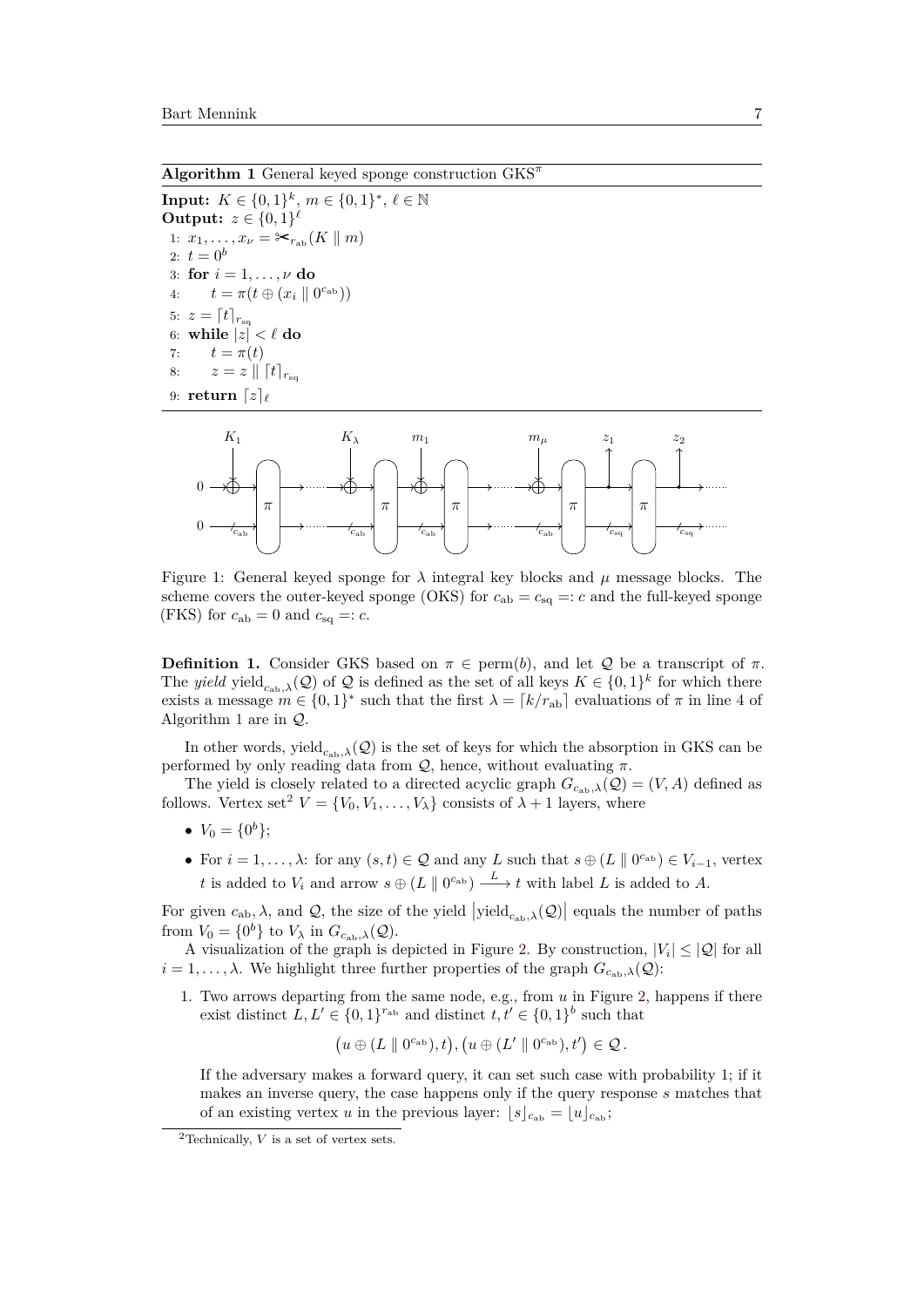<span id="page-7-1"></span>

Figure 2: Example graph  $G_{c_{ab},3}(Q)$  consisting of 4 vertex layers. Edge and vertex labels are omitted for clarity, except for vertices *u* and *v* for the sake of discussion.

2. Two arrows arriving at the same node, e.g., at *v* in Figure [2,](#page-7-1) happens if there exist distinct  $L, L' \in \{0, 1\}^{r_{ab}}$  and distinct  $s, s' \in \{0, 1\}^{b}$  such that

$$
(s \oplus (L \parallel 0^{c_{\mathrm{ab}}}), v), (s' \oplus (L' \parallel 0^{c_{\mathrm{ab}}}), v) \in \mathcal{Q}.
$$

(These two queries are necessarily the same as  $\pi$  is a permutation.) If the adversary makes an inverse query, it can set such case with probability 1 (but the new edge will likely not appear in the tree, as the tree is built up from  $0^b$  in  $V_0$ ); if it makes a forward query, the case happens only if there exist two nodes in the previous layer with equal capacity:  $\lfloor s \rfloor_{c_{\text{ab}}} = \lfloor s' \rfloor_{c_{\text{ab}}}$ ;

3. As Q is a transcript of permutation queries, we can observe the following. In the first of the above properties, the two vertices at which the arrows end,  $t$  and  $t'$ , must necessarily be distinct; in the second case, the two vertices from which the arrows depart,  $s$  and  $s'$ , must necessarily be distinct. We can particularly conclude that there do not exist layer  $i \in \{1, ..., \lambda\}$  and vertices  $v_{i-1} \in V_{i-1}$  and  $v_i \in V_i$  such that  $G_{c_{ab},\lambda}(\mathcal{Q})$  contains two arrows from  $v_{i-1}$  to  $v_i$ .

We regularly talk about *configurations* of paths in said graph.

<span id="page-7-2"></span>**Definition 2.** Consider GKS based on  $\pi \in \text{perm}(b)$ , and let Q be a transcript of  $\pi$ . Consider graph  $G_{c_{ab},\lambda}(Q)$ . The *configuration* of a path from  $v_0 \in V_0$  to  $v_\lambda \in V_\lambda$  is defined as a tuple  $C = (C_1, \ldots, C_\lambda) \in \{0,1\}^\lambda$ , where  $C_i = 0$  if the arrow from  $V_{i-1}$  to  $V_i$ corresponds to a forward query and  $C_i = 1$  if it corresponds to an inverse query.

# <span id="page-7-0"></span>**3 Key Prediction**

For  $F \in \{GKS, OKS, FKS\}$ , we define key prediction security by the following experiment: for a random permutation  $\pi \stackrel{\$}{\leftarrow} \text{perm}(b)$ , consider an adversary A that has oracle access to  $\pi^{\pm}$ , meaning that it can query  $\pi$  in forward and inverse direction. The adversary can make a finite amount of queries to its oracle, which are summarized in a transcript Q. Then, a key  $K \stackrel{\$}{\leftarrow} \{0,1\}^k$  is uniformly randomly drawn, and the adversary wins if  $K \in \text{yield}_{c_{n+1},\lambda}(\mathcal{Q})$ . Formally: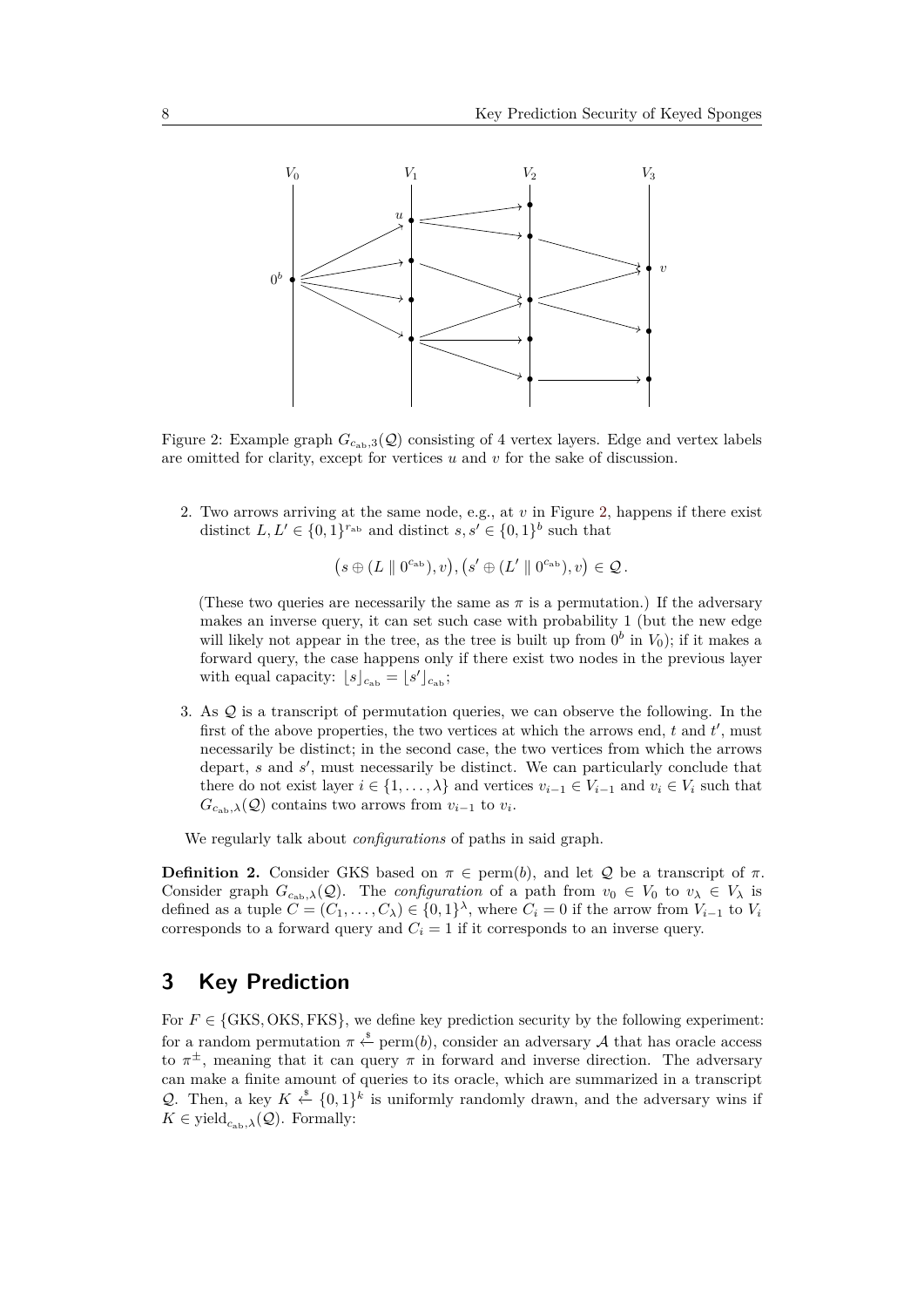<span id="page-8-5"></span>**Definition 3.** The key prediction security of  $F \in \{GKS, OKS, FKS\}$  against an adversary A is defined as

$$
\mathbf{Adv}_{F}^{\text{key-pre}}(\mathcal{A}) = \mathbf{Pr}\left(\pi \stackrel{\hspace{0.1em}\mathsf{\scriptscriptstyle\$}}{\leftarrow} \text{perm}(b), \mathcal{Q} \leftarrow \mathcal{A}^{\pi^{\pm}}, K \stackrel{\hspace{0.1em}\mathsf{\scriptscriptstyle\$}}{\leftarrow} \{0,1\}^k : K \in \text{yield}_{c_{\text{ab}},\lambda}(\mathcal{Q})\right). \tag{7}
$$

For  $N \geq 0$ , we define by  $\mathbf{Adv}_{F}^{\text{key-pre}}(N)$  the maximum over all adversaries making N queries to its oracle.

In above game, the key is only drawn *after* the adversary queries its oracle  $\pi^{\pm}$ . Its attack tools are mere combinatorics: it maximizes its chances by maximizing the size of the yield of the query transcript.

In the remainder of the section, we will focus on  $F = \text{OKS}$ , hence we write  $(c_{ab}, r_{ab}) =$  $(c_{\text{sq}}, r_{\text{sq}}) =: (c, r)$ . We will recall the bound of Gaži et al. [\[GPT15a,](#page-19-6) [GPT15b\]](#page-19-8) on  $\text{Adv}_{\text{OKS}}^{\text{key-pre}}$ in Section [3.1,](#page-8-1) and present our improved result in Section [3.2.](#page-9-1) Sections [3.3](#page-10-0) and [3.4](#page-12-0) cover the rationale and proof of our result, respectively. We discuss the possibility to generalize our results to multi-key security in Section [3.5.](#page-15-1)

### <span id="page-8-1"></span>**3.1 Bound of Gaži et al.**

We briefly discuss the bound of Gaži et al. [\[GPT15b,](#page-19-8) Lemma 12] (full version of [\[GPT15a\]](#page-19-6)) on  $\text{Adv}_{\text{OKS}}^{\text{key-pre}}$  for integral  $\lambda := k/r$ , including a sketch of their proof in our convention and notation. Afterwards, we will highlight several aspects of their analysis that contribute to non-tightness of their bound.

<span id="page-8-0"></span>**Proposition 1** (Gaži et al. [\[GPT15b,](#page-19-8) Lemma 12])**.** *Consider F* = OKS *for parameters*  $(b, c, r, k)$ *, where*  $\lambda := k/r$  *is integral. We have* 

$$
\mathbf{Adv}_{F}^{\text{key-pre}}(N) \leq \begin{cases} \frac{N}{2^{k}}, & \text{if } \lambda = 1, \\ \min \left\{ \frac{N^{2}}{2^{c}} + \frac{N}{2^{k}}, \frac{1}{2^{b}} + \frac{N2^{\lambda}(3b-1)^{\lambda/2}}{2^{k/2}} \right\}, & \text{if } \lambda > 1. \end{cases}
$$
(8)

*Proof (sketch).* In case of  $\lambda = 1$ , the adversary can make at most N evaluations of  $\pi$  for different key guesses  $K_1, \ldots, K_N$ , hence can obtain yield of size at most  $|yield_{c,\lambda}(\mathcal{Q})| \leq N$ . Alternatively, the claim follows from the fact that  $|V_1| \leq |Q|$  and that  $G_{c,\lambda}(Q)$  contains no two arrows from  $0^b \in V_0$  to one and the same node in  $V_1$  (property 3 in Section [2.2\)](#page-5-1). The probability that a randomly selected key  $K \xleftarrow{\$} \{0,1\}^k$  is in the yield is thus at most  $N/2^k$ .

We sketch Gaži et al.'s approach for  $\lambda \geq 2$ , assuming for simplicity that  $k = \lambda \cdot r$ . Consider any adversary making *N* queries, stored in a transcript  $Q$ . For  $\alpha \in \mathbb{N}$ , define by  $mc_{\alpha}$  the event that there exist no  $\alpha + 1$  queries  $(s_i, t_i)_{i=1}^{\alpha+1}$  to  $\pi$  for which either all queries are in forward direction and  $\lfloor t_1 \rfloor_c = \cdots = \lfloor t_{\alpha+1} \rfloor_c$ , or all are in inverse direction and  $[s_1]_c = \cdots = [s_{\alpha+1}]_c$ . Obviously,  $\Pr(\neg mc_1) \leq N^2/2^c$ . In addition, Gaži et al. prove using the Chernoff bound that:<sup>[3](#page-8-2)</sup>

<span id="page-8-4"></span><span id="page-8-3"></span>
$$
\mathbf{Pr}(\neg \mathsf{mc}_{3b-1}) \leq 1/2^b.
$$

Gaži et al. subsequently prove that

$$
\mathsf{mc}_1 \quad \Longrightarrow \quad \left| \text{yield}_{c,\lambda}(\mathcal{Q}) \right| \le N \,, \tag{9}
$$

$$
\mathsf{mc}_{3b-1} \implies |\text{yield}_{c,\lambda}(\mathcal{Q})| \le N2^{\lambda}(3b-1)^{\lambda/2}2^{k/2},\tag{10}
$$

which in turn concludes the proof as the probability that a randomly selected key  $K \xleftarrow{\$}$  $\{0,1\}^k$  is in the yield is at most  $|\text{yield}_{c,\lambda}(\mathcal{Q})|/2^k$ . It thus remains to prove [\(9\)](#page-8-3) and [\(10\)](#page-8-4).

<span id="page-8-2"></span><sup>3</sup>There's a small gap in the reasoning, namely that the Chernoff bound considers a sum of *independent* events whereas in the current case a sum of inherently *dependent* events is considered.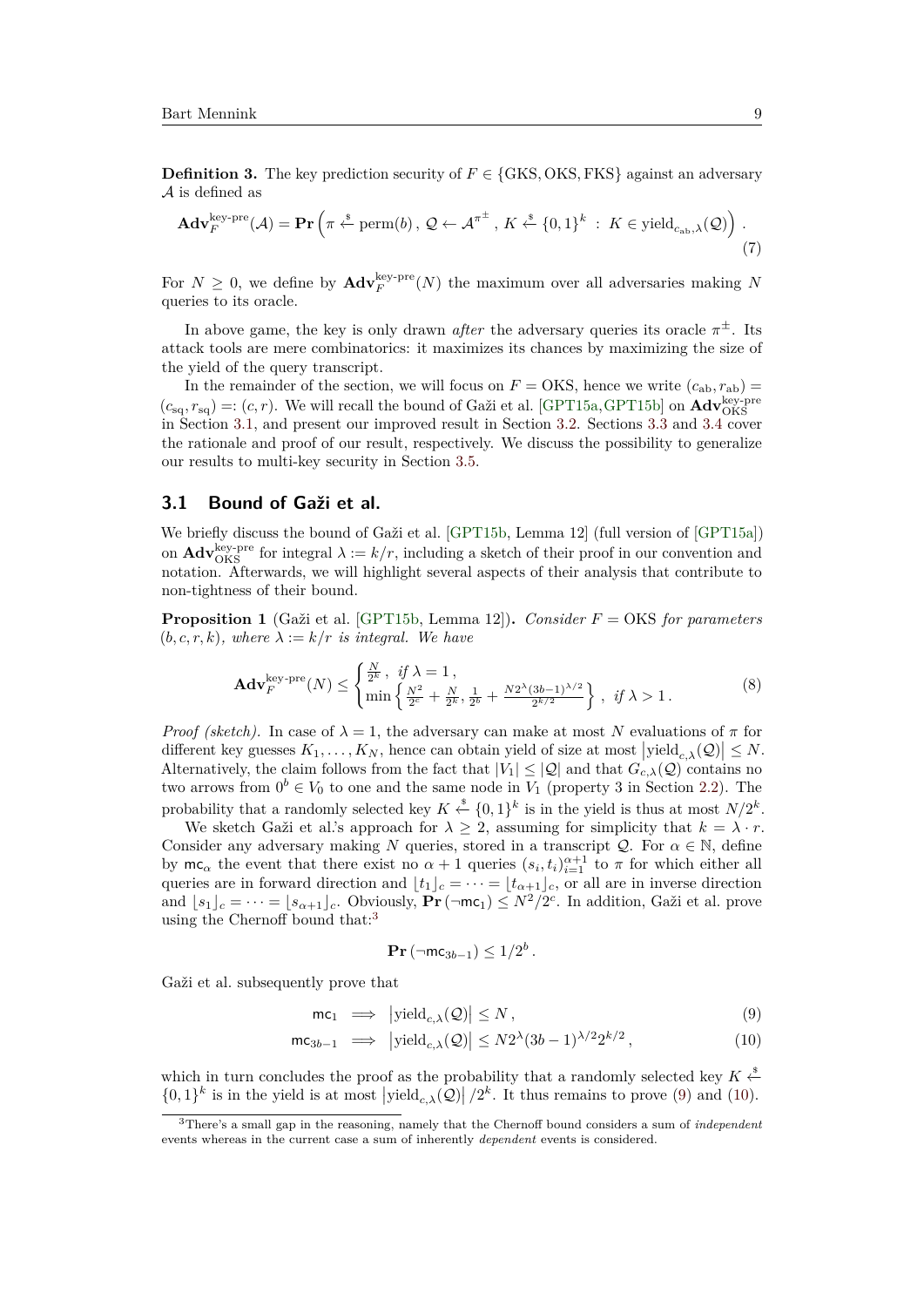$\Box$ 

Regarding [\(9\)](#page-8-3),  $mc_1$  implies that  $G_{c,\lambda}(Q)$  is a tree (cf. [\[GPT15b,](#page-19-8) Lemma 12]), and  $|\text{yield}_{c,\lambda}(Q)|$  is at most the number of nodes at layer *λ*: *N*. Regarding [\(10\)](#page-8-4), as the adversary only makes *N* queries, there are at most *N* possible nodes in  $V_{\lambda}$  at distance  $\lambda$ from  $0^b$ . For any such node  $v_\lambda$ , there are  $\lambda$  primitive queries connecting

$$
0^b \longleftrightarrow \cdots \longleftrightarrow v_\lambda ,
$$

and each of these primitive queries could have been made in forward or in inverse direction. Let  $C \in \{0,1\}^{\lambda}$  be any configuration, where  $C_i = 0$  means that the arrow from  $V_{i-1}$  to  $V_i$ corresponds to a forward query and  $C_i = 1$  that it corresponds to an inverse query (see Definition [2\)](#page-7-2). There are  $2^{\lambda}$  possible configurations. Starting from the end node, by  $mc_{3b-1}$ there are at most  $3b - 1$  arrows into  $v_\lambda$  that correspond to forward queries to  $\pi$ , but we do not know anything about inverse queries, other than that the in-degree of  $v_{\lambda}$  is at most 2<sup>r</sup>. This gives the following upper bound on the number of paths from  $0^b$  to (fixed)  $v_\lambda$  for fixed configuration *C*:

$$
(3b-1)^{\lambda-|C|}(2^r)^{|C|}.
$$

For  $|C| \leq \lambda/2$  this term is at most  $(3b-1)^{\lambda/2}(2^r)^{\lambda/2}$  as  $3b-1 \leq 2^r$ . For  $|C| > \lambda/2$  one can reverse the reasoning, i.e., start from the first node  $0^b$  instead of end node  $v_\lambda$ . This likewise gives upper bound

$$
(3b-1)^{|C|}(2^r)^{\lambda-|C|},
$$

which for  $|C| > \lambda/2$  is also at most $(3b-1)^{\lambda/2} (2^r)^{\lambda/2}$  as  $3b-1 \leq 2^r$ . Summing over all possible configurations *C* and all possible end nodes, we obtain

$$
\left|\mathrm{yield}_{c,\lambda}(\mathcal{Q})\right| \leq N2^{\lambda}(3b-1)^{\lambda/2}(2^r)^{\lambda/2} = N2^{\lambda}(3b-1)^{\lambda/2}2^{k/2},
$$

as  $k = \lambda \cdot r$ .

Besides the minor and insignificant glitch that the Chernoff bound is applied to the sum of dependent events, the proof has two shortcomings that yield non-tightness of the bound:

- (i) The proof approach selects an end node and then upper bounds the amount of vertices at the different layers. The selection of the end node (*N* possibilities), however, already fixes the last vertex. A single query may connect multiple elements from  $V_{\lambda-1}$  with  $V_{\lambda}$ , hence one cannot just assume that fixing the end node gives one arrow "for free," but it still fixes the inner part of the node at layer  $V_{\lambda-1}$ ;
- (ii) Assuming mc3*b*−1, there is no 3*b*-fold inner collision, and no more than 3*b*−1 forward queries that map to the same node in a layer  $V_i$ ; yet for the inverse queries Gaži et al. cannot rely on  $mc_{3b-1}$  and resort to the fact that any node has at most  $2<sup>r</sup>$  incoming arrows. It is intuitively appealing to say that also for inverse queries the number of *useful* arrows is at most  $3b - 1$ , where *useful* refers to the fact that the path should lead to root  $0^b \in V_0$ .

### <span id="page-9-1"></span>**3.2 Improved Key Prediction Security**

We derive the following improved bound for key prediction security. The bound for  $\lambda = 1$ of Proposition [1](#page-8-0) is already tight, and we restrict ourselves to the case of  $\lambda > 1$ .

<span id="page-9-0"></span>**Theorem 1.** *Consider*  $F = OKS$  *for parameters*  $(b, c, r, k)$ *, where*  $\lambda := \lfloor k/r \rfloor > 1$ *. Let*  $\alpha > \lambda$  *be a natural number. Let*  $0 \leq N \leq 2^{b-1}$ *. We have* 

<span id="page-9-2"></span>
$$
\mathbf{Adv}_{F}^{\text{key-pre}}(N) \le \frac{(2\alpha)^{\lambda-1}N}{2^{k}} + \lambda 2^{\lambda}2^{2c} \left(\frac{2eN^{*}}{2^{c}\alpha}\right)^{\alpha/\lambda},\tag{11}
$$

 $where N^* = \max\{N, \lambda 2^{(\lambda-1)r}\}.$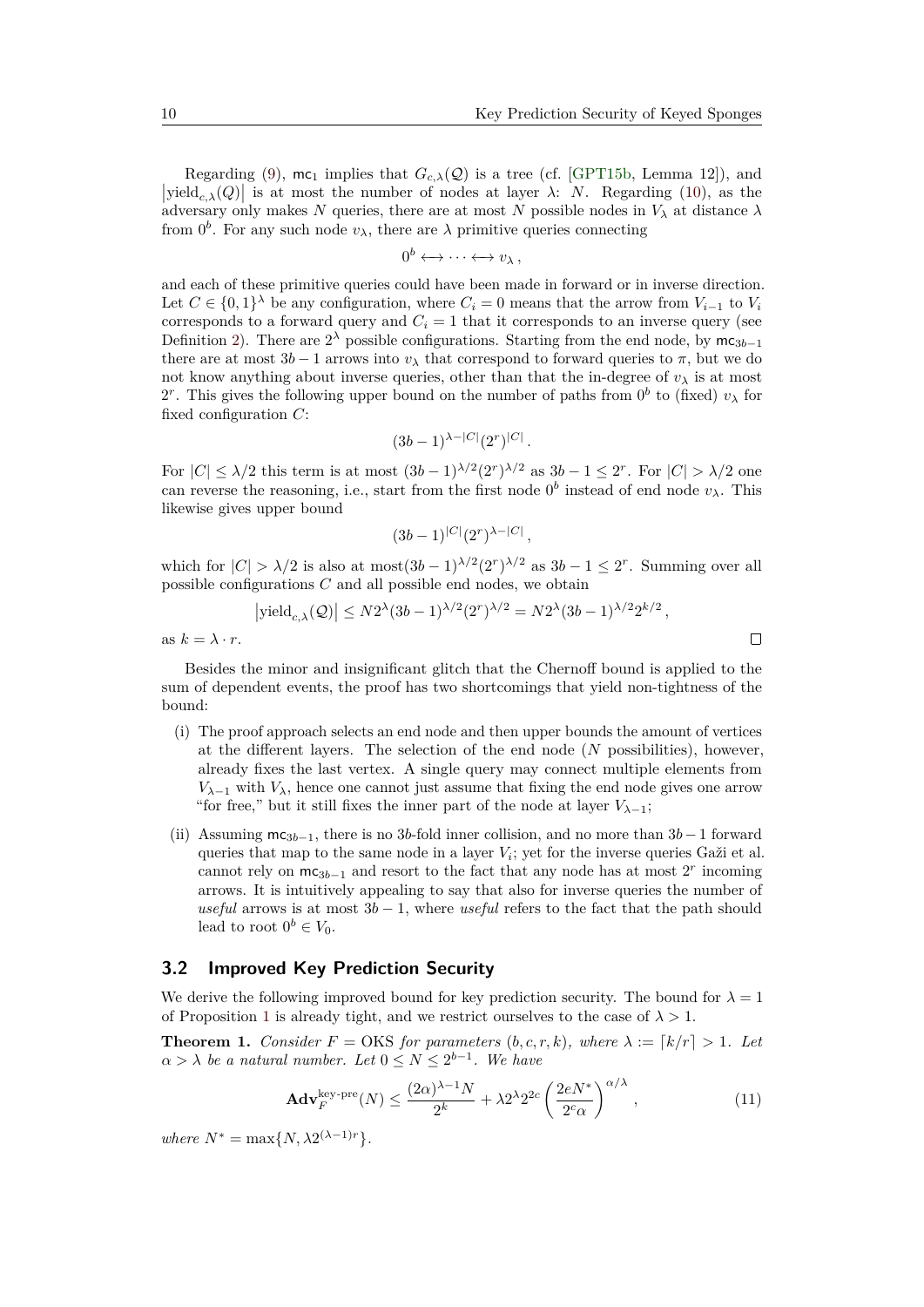<span id="page-10-1"></span>

Figure 3: For parameter set  $(b, c, r, k) = (192, 128, 64, 128)$  $(b, c, r, k) = (192, 128, 64, 128)$  $(b, c, r, k) = (192, 128, 64, 128)$ , the bound of Theorem 1 for  $\alpha = 50, 52, 54, 56, 64, 128$  (from right to left).

The proof will be given in Section [3.4,](#page-12-0) preceded by its rationale in Section [3.3.](#page-10-0)

Parameter  $\alpha$  is a threshold: the first term increases whereas the second term decreases for increasing  $\alpha$ . By taking  $\alpha/\lambda \geq c$ , we obtain that  $2^{\lambda}2^{2c} \leq 2^{k}2^{2c} \leq 2^{3c} \leq 8^{\alpha/\lambda}$ , and above bound simplifies to

$$
\mathbf{Adv}_{F}^{\text{key-pre}}(N) \le \frac{(2\alpha)^{\lambda-1}N}{2^k} + \lambda \left(\frac{16eN^*}{2^c\alpha}\right)^{\alpha/\lambda}.
$$

For *N* close to  $2^k$ ,  $N^* = N$  and the first term dominates the equation. For smaller *N*,  $N^* = \lambda 2^{(\lambda - 1)r}$ , and the second term dominates.

For the case of  $(b, c, r, k) = (192, 128, 64, 128)$ , with  $\lambda = 2$ , the graph in Figure [3](#page-10-1) plots the bound of Theorem [1](#page-9-0) for various choices of *α*. One sees that taking  $\alpha \geq 2c$  is convenient for making the bound simple, but it is a rough estimate. Better choices of  $\alpha$ , less than 2*c*, yield a stronger bound. The first term of [\(11\)](#page-9-2) dominates as long as  $\alpha \geq 54$ . For  $\alpha \leq 53$  the second term in [\(11\)](#page-9-2) starts to dominate. The graph in Figure [3](#page-10-1) depicts it well for  $\alpha = 52$ : it follows the linear behavior of the first term, until at some point the exponential term of [\(11\)](#page-9-2) becomes dominating. Numerical computation shows that for  $\alpha = 54$ , the bound of [\(11\)](#page-9-2) equals 1 for  $N \approx 2^{121.25}$ .

For the example outlined above, the bound of Gaži et al. of Proposition [1](#page-8-0) equals 1 for  $N^2 + N \approx 2^{128}$ . The best known attack is the generic one, that fixes  $\lambda - 1$  blocks *K*<sub>1</sub>, . . . , *K*<sub> $\lambda$ </sub>-1 and varies *K*<sub> $\lambda$ </sub>: this procedure renders a yield of size exactly *N* − ( $\lambda$  − 1) and succeeds in predicting the key with probability  $(N - (\lambda - 1))/2^k$ . A comparison of the old bound, the new bound (for  $\alpha = 54$ ), and the best known attack is given in Figure [4.](#page-11-0) The bound of Theorem [1](#page-9-0) permits a small loss in comparison with the best known attack, which comes from the accidental event of multi-collisions on the inner part of *π*. The term increases exponentially in  $\lambda$ , which is due to the fact that multi-collisions could occur at every evaluation of  $\pi$ , and they can amplify each other. In the end, however, it only yields a small loss.

#### <span id="page-10-0"></span>**3.3 Rationale Behind Theorem [1](#page-9-0)**

The proof, at a high level, relies on the observation that any path from  $V_0$  to a fixed vertex  $v_{\lambda} \in V_{\lambda}$  must contain at least one collision on the inner part: either between a query and  $0^b \in V_0$  or  $v_\lambda$ , or between two queries at any layer in  $V_1, \ldots, V_{\lambda-1}$ . In addition, it uses that for a fixed inner part, there are at most  $\min\{N, 2^r\}$  queries.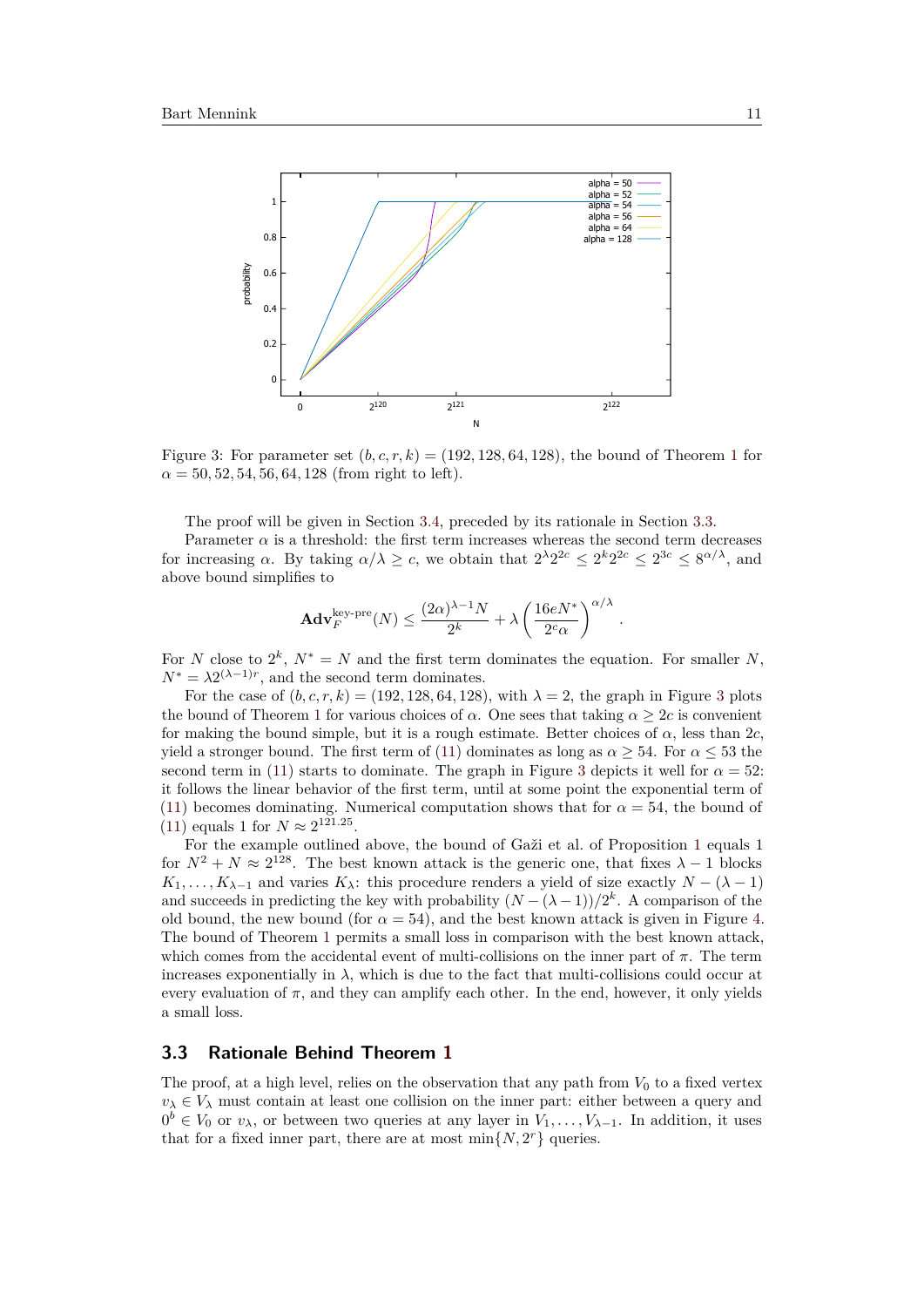<span id="page-11-0"></span>

Figure 4: For parameter set  $(b, c, r, k) = (192, 128, 64, 128)$ , the old bound of Proposition [1,](#page-8-0) the new bound of Theorem [1](#page-9-0) for  $\alpha = 54$ , and the best known attack (from left to right). The *N* axis is in logarithmic scale.





<span id="page-11-1"></span>(a) Targeted subgraph consisting of 2 layers, where  $w \in \{0,1\}^c$  is fixed.

<span id="page-11-2"></span>(b) Possible configurations for the directions of the queries. A circle  $\bigcirc$  indicates that a fixed inner value must be hit.

Figure 5: Graph and configurations for the rationale of Section [3.3.](#page-10-0)

The proof is easiest understood by considering  $\lambda = 3$ . In this case, we consider graph  $G_{c,3}(Q)$  consisting of four layers  $V_0, V_1, V_2, V_3$ . The first step in the proof will be to *fix* the last vertex  $v_3 \in V_3$ . There are at most *N* choices, as this choice is equivalent to fixing  $(s, v_3) \in \mathcal{Q}$ . The choice also fixes the inner part of the nodes in  $V_2$  under consideration: the query links  $V_2$  with  $V_3$  *only for* nodes  $v_2$  such that  $|v_2|_c = |s|_c$ . Define the fixed capacity by  $w := \lfloor s \rfloor_c \in \{0,1\}^c$ . We henceforth have to focus on paths from  $0^b \in V_0$  to any  $v_2 \in V_2$ , where  $|v_2|_c = w$ . See also Figure [5a.](#page-11-1) Any of these paths fits one of the four configurations of Figure [5b.](#page-11-2)

Assume, for the sake of argument, that  $Q$  contains no  $(\alpha + 1)$ -fold inner collision (in either forward or inverse direction). For configuration 00 of Figure [5b,](#page-11-2) we have at most *α* arrows from  $V_1$  to  $V_2$ , each of which fixes the inner part of the node in  $V_1$ , yielding at most  $\alpha$  arrows from  $V_0$  to  $V_1$ ; see also the circle indications in the figure. We have obtained that there are at most  $\alpha^2$  paths that obey to configuration 00. Likewise, there are at most  $\alpha^2$ paths for configurations 10 and 11, using that the node in  $V_0$ ,  $0^b$ , has its inner part fixed:  $0<sup>c</sup>$ . What remains is configuration 01: the inner parts of the values at layers  $V_0$  and  $V_2$  are fixed, and thus there are at most  $\min\{N, 2^r\}$  queries in  $\mathcal Q$  that could depart from  $V_0$  in forward direction and  $V_2$  in inverse direction. The expected numbers of collisions in the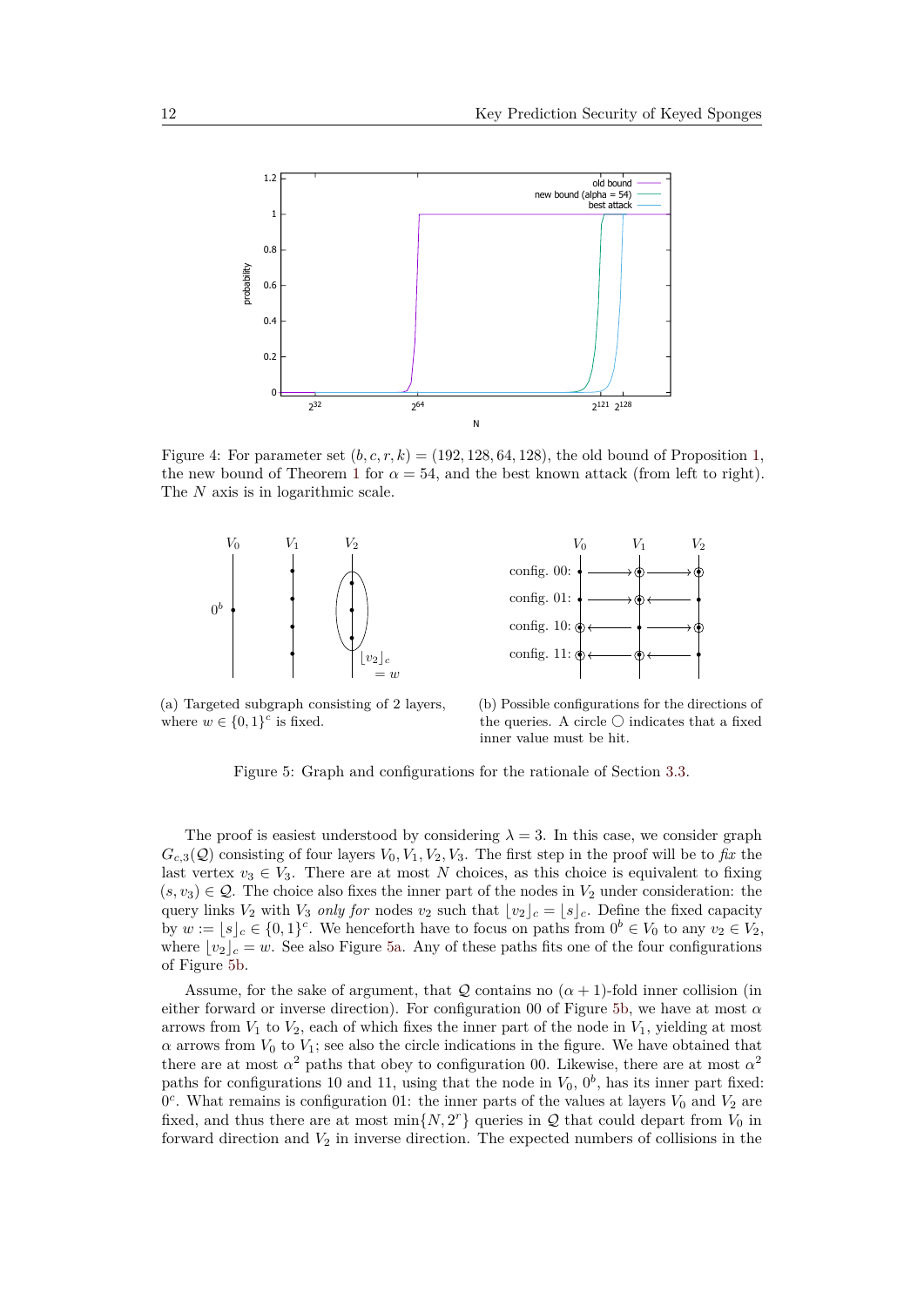middle is

$$
\frac{\min\{N, 2^r\}^2}{2^c}.
$$

By the Markov inequality, more than  $\alpha^2$  paths exist with probability at most

<span id="page-12-1"></span>
$$
\frac{\min\{N, 2^r\}^2}{2^c \alpha^2} \,. \tag{12}
$$

This gives  $|\text{yield}_{c,3}(\mathcal{Q})| = 4\alpha^2 N$ , except with probability [\(12\)](#page-12-1) and the probability that there exists an  $(\alpha + 1)$ -fold inner collision. Above reasoning also pinpoints the technical difference between our proof and that of Gaži et al. (Proposition [1\)](#page-8-0): we more accurately bound the number of paths in order to obtain a tighter yield.

Unfortunately, above reasoning is not entirely correct: the evaluation of configuration 01 has to be performed for all possible  $w \in \{0,1\}^c$ , as the adversary can freely choose the query for the last layer. Multiplying  $(12)$  by  $2<sup>c</sup>$  does not help; to the contrary, the bound becomes meaningless. Instead, configuration 01 will also be analyzed by relying on the non-existence of  $(\alpha + 1)$ -fold inner collisions: any hit adds at most  $\alpha$  solutions.

Additional issues surface if we extend the reasoning to larger values of  $\lambda$ : configurations like 001 ( $0^c \rightarrow \cdot \rightarrow \cdot \leftarrow w$ ) or 0101 ( $0^c \rightarrow \cdot \leftarrow \cdot \rightarrow \cdot \leftarrow w$ ) appear. To resolve these issues, a recursive reasoning (in  $\lambda$ ) will be performed.

## <span id="page-12-0"></span>**3.4 Proof of Theorem [1](#page-9-0)**

Consider  $F = \text{OKS}$  for parameters  $(b, c, r, k)$ , where  $\lambda := [k/r] > 1$ , and let  $\pi \stackrel{\text{s}}{\leftarrow} \text{perm}(b)$ . Consider any adversary A with two-sided query access to *π*. We will record the query history in a transcript  $\mathcal{Q}$ , where we keep track of the query direction using a bit  $C \in \{0, 1\}$ . i.e., a tuple  $(C, s, t) \in \mathcal{Q}$  is made in forward direction if  $C = 0$  and inverse direction if  $C = 1$ . Associated with *Q* is graph  $G_{c,\lambda}(Q) = (V, A)$  as defined in Section [2.2.](#page-5-1)

#### <span id="page-12-2"></span>**3.4.1 Defining Auxiliary Events**

Let  $\alpha > 0$  be an integral threshold. At the core of our proof is the event mc, that bounds the maximum size of a multi-collision in  $\mathcal{Q}$ . We define

<span id="page-12-3"></span>
$$
mc = mc^{+} \wedge mc^{-}, \qquad (13)
$$

where

$$
\mathsf{mc}^+ : \max_{w \in \{0,1\}^c} \left| \left\{ (0,s,t) \in \mathcal{Q} \mid [t]_c = w \right\} \right| \le \alpha, \tag{14}
$$

$$
\mathsf{mc}^- : \max_{v \in \{0,1\}^c} \left| \left\{ (1,s,t) \in \mathcal{Q} \mid \lfloor s \rfloor_c = v \right\} \right| \le \alpha. \tag{15}
$$

The event mc corresponds to mc<sub>α</sub> in the proof of Proposition [1,](#page-8-0) be it with  $\alpha$  omitted as subscript.

The proof will, implicitly, be performed by induction on  $\lambda$ . For  $i = 1, \ldots, \lambda - 1$ , we define the event  $\mathsf{ch}_i$ , a condition on chains of length  $i$ , as follows:

$$
\mathsf{ch}_{i} : \max_{C \in \{0,1\}^{i}} \max_{v,w \in \{0,1\}^{c}} \left| \left\{ (C_{1}, s_{1}, t_{1}), \ldots, (C_{i}, s_{i}, t_{i}) \in \mathcal{Q} \, \middle| \right\} \right|
$$
\n
$$
\left| s_{1} \right|_{c} = v \wedge \left( \lfloor t_{j} \rfloor_{c} = \lfloor s_{j+1} \rfloor_{c} \right)_{j=1}^{i-1} \wedge \lfloor t_{i} \rfloor_{c} = w \right\} \left| \leq \alpha^{i} \, .
$$
\n
$$
(16)
$$

In other words,  $\mathsf{ch}_i$  is the maximum number of solutions to

<span id="page-12-4"></span>
$$
v \xleftarrow{C_1} \cdot \xleftarrow{C_2} \cdots \xleftarrow{C_i} w \,, \tag{17}
$$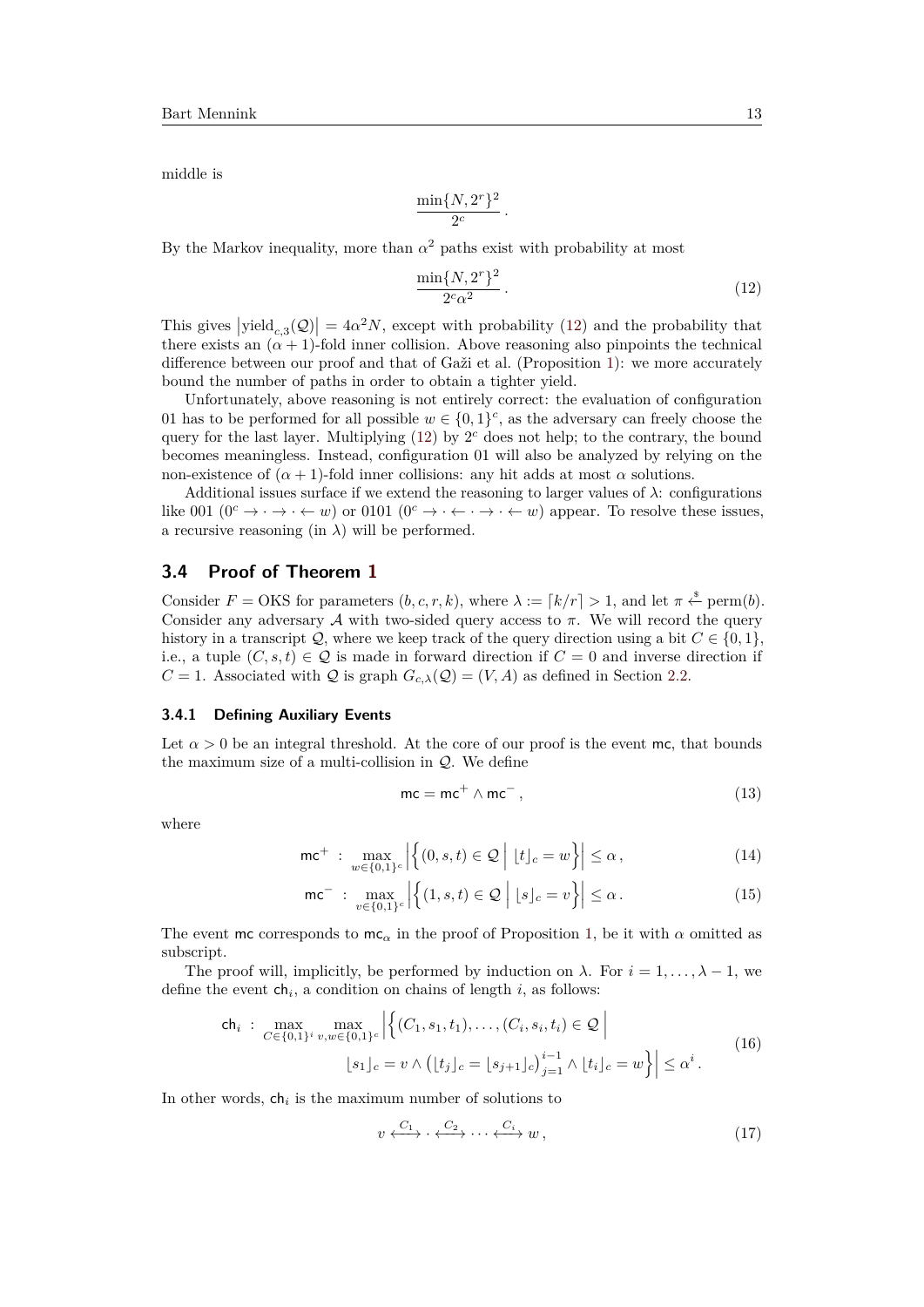maximized over all possible configurations  $C = (C_1, \ldots, C_i) \in \{0,1\}^i$  (the label on the arrow indicates the configuration of the query, see also Definition [2\)](#page-7-2) and start and end nodes  $v, w \in \{0, 1\}^c$ . There is an important difference between  $\mathsf{ch}_1$  (or  $\mathsf{ch}_i$  in general) on the one hand and mc on the other hand: in ch<sub>1</sub> the inner values of *both sides of the path* are fixed, whereas in mc only one side is fixed. Nevertheless,  $mc \Rightarrow ch_1$  by definition. Furthermore, for  $i = \lambda - 1$  the proof needs  $ch_{\lambda-1}$  only for  $v = 0^c$ , but we have opted to include the general event for simplicity of argument.

#### **3.4.2 Main Step**

The main step in bounding  $\mathbf{Adv}_{F}^{\text{key-pre}}(N)$  is the following:

$$
\mathbf{Adv}_{F}^{\text{key-pre}}(N) \le \mathbf{Pr}\left(K \xleftarrow{\$} \{0,1\}^{k} : K \in \text{yield}_{c_{\text{ab}},\lambda}(\mathcal{Q}) \mid \mathsf{ch}_{\lambda-1}\right) + \mathbf{Pr}\left(\neg \mathsf{ch}_{\lambda-1}\right). \tag{18}
$$

Note that this probability reduction only uses event  $ch_{\lambda-1}$  explicitly: under the condition that this event holds, a proper bound on  $|\text{yield}_{c,\lambda}(\mathcal{Q})|$  will be derived. This derivation, i.e., a bound on the first probability of [\(18\)](#page-13-0), will be given in Section [3.4.3.](#page-13-1) The analysis that  $ch_{\lambda-1}$  is violated, the second probability of [\(18\)](#page-13-0), is inductive, and relies on the condition that none of the "shorter" events  $ch_{\lambda-2} \wedge \cdots \wedge ch_1 \wedge mc$  is violated. A bound on this probability will be derived in Section [3.4.4.](#page-13-2)

#### <span id="page-13-1"></span>**3.4.3 Bounding the Yield**

Fix any vertex  $v_{\lambda} \in V_{\lambda}$ . There are at most N choices as this choice is equivalent to fixing  $(s, v_\lambda) \in \mathcal{Q}$ , and it also fixes the inner part  $w := [s]_c \in \{0, 1\}^c$  for the node at shore  $V_{\lambda-1}$ . We thus have to focus on paths from  $0^b \in V_0$  to any  $v_{\lambda-1} \in V_{\lambda-1}$  with  $[v_{\lambda-1}]_c = w$ . Let  $C \in \{0,1\}^{\lambda-1}$  be any configuration. By  $\mathsf{ch}_{\lambda-1}$ , there are at most  $\alpha^{\lambda-1}$  paths from  $0^c$  to the fixed *w* for this particular configuration. Summing over all possible configurations and all possible choices  $v_{\lambda}$ , we obtain that

<span id="page-13-0"></span>
$$
\mathsf{ch}_{\lambda-1} \implies \left| \mathrm{yield}_{c,\lambda}(\mathcal{Q}) \right| \le (2\alpha)^{\lambda-1} N. \tag{19}
$$

We obtain for the first probability of [\(18\)](#page-13-0):

$$
\mathbf{Pr}\left(K \xleftarrow{\$} \{0,1\}^k \ : \ K \in \text{yield}_{c_{\text{ab}},\lambda}(\mathcal{Q}) \ \Big| \ \mathsf{ch}_{\lambda-1}\right) = \frac{\left|\text{yield}_{c,\lambda}(\mathcal{Q})\right|}{2^k} \le \frac{(2\alpha)^{\lambda-1}N}{2^k} \, .
$$

#### <span id="page-13-2"></span>**3.4.4 Analyzing Auxiliary Events**

It remains to analyze the second probability of [\(18\)](#page-13-0). By basic probability theory,

$$
\mathbf{Pr}\left(\neg \mathsf{ch}_{\lambda-1}\right) \leq \mathbf{Pr}\left(\neg \mathsf{mc}\right) + \sum_{i=1}^{\lambda-1} \mathbf{Pr}\left(\neg \mathsf{ch}_{i} \mid \mathsf{ch}_{i-1} \land \dots \land \mathsf{ch}_{1} \land \mathsf{mc}\right). \tag{20}
$$

We will analyze the probabilities in Lemmas [1](#page-13-3) and [2](#page-14-0) below. After the proof of Lemma [2,](#page-14-0) we will combine the results into a clean and concise bound on [\(20\)](#page-13-4).

<span id="page-13-3"></span>**Lemma 1.** *Consider*  $F = OKS$  *for parameters*  $(b, c, r, k)$ *. Let*  $\alpha > \lambda := [k/r] > 1$  *be a natural number. Consider any adversary playing the key prediction security game of Definition* [3](#page-8-5) *against*  $F = OKS$ *, that makes*  $N \leq 2^{b-1}$  *queries recorded in a transcript*  $Q$ *. Then,*

<span id="page-13-4"></span>
$$
\mathbf{Pr}\left(\neg \mathsf{mc}\right) \le 2 \cdot 2^c \left(\frac{2eN}{2^c \alpha}\right)^{\alpha},\tag{21}
$$

*where the event* mc *is defined in Section [3.4.1.](#page-12-2)*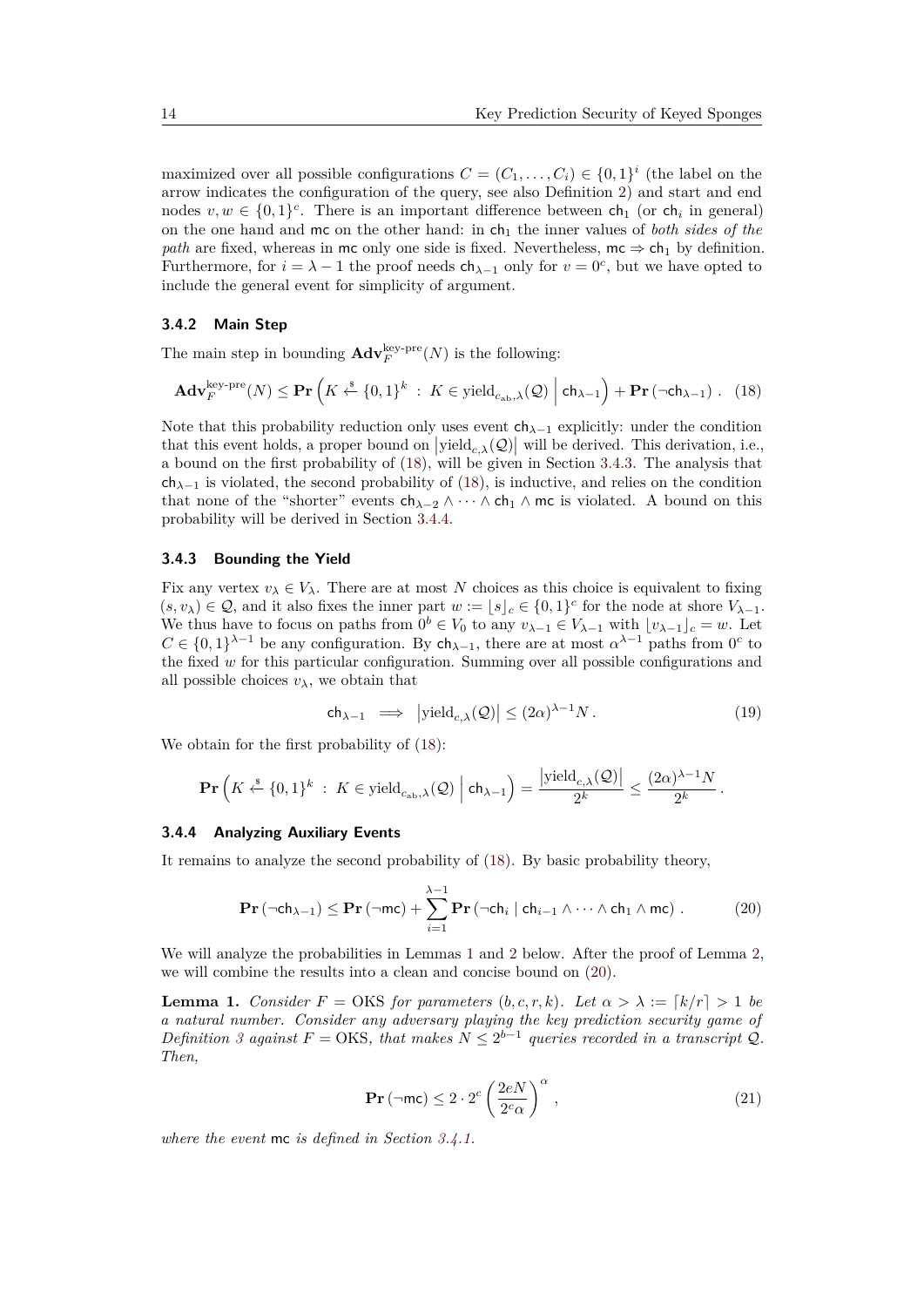*Proof (of Lemma [1\)](#page-13-3)*. Without loss of generality, consider  $mc^+$ . Fix any  $w \in \{0,1\}^c$ . Any forward query  $(0, s, t)$  satisfies  $\lfloor t \rfloor_c = w$  with probability at most  $2^r/(2^b - N)$ , as the response is randomly drawn from a set of size at least  $2<sup>b</sup> - N$  and at most  $2<sup>r</sup>$  of those fulfill the condition. More than  $\alpha$  satisfy the condition with probability at most<sup>[4](#page-14-1)</sup>

$$
\binom{N}{\alpha}\left(\frac{2^r}{2^b-N}\right)^{\alpha}\leq \left(\frac{2eN}{2^c\alpha}\right)^{\alpha}\,,
$$

using a well-known upper bound on binomial coefficients, and the assumption that  $N \leq 2^{b-1}$ . The proof is completed by summing over all possible  $w \in \{0,1\}^c$  and by taking into account mc<sup> $-$ </sup> as well (cf.  $(13)$ ).  $\Box$ 

<span id="page-14-0"></span>**Lemma 2.** *Consider*  $F = OKS$  *for parameters*  $(b, c, r, k)$ *. Let*  $\alpha > \lambda := [k/r] > 1$  *be a natural number. Let*  $i \in \{1, ..., \lambda - 1\}$ *. Consider any adversary playing the key prediction security game of Definition* [3](#page-8-5) *against*  $F = OKS$ , that makes  $N \leq 2^{b-1}$  queries recorded in *a transcript* Q*. Then,*

$$
\mathbf{Pr}\left(\neg \mathsf{ch}_{i} \mid \mathsf{ch}_{i-1} \land \dots \land \mathsf{ch}_{1} \land \mathsf{mc}\right) \leq \begin{cases} 0, \text{ for } i = 1, \\ i2^{i}2^{2c} \left(\frac{2ei2^{ir}}{2^{c}\alpha}\right)^{\alpha/i}, \text{ for } i = 2, \dots, \lambda - 1, \end{cases} \tag{22}
$$

*where the events*  $\mathsf{ch}_i$   $(i = 1, \ldots, \lambda - 1)$  and mc are defined in Section [3.4.1.](#page-12-2)

*Proof (of Lemma [2\)](#page-14-0).* We have  $mc \Rightarrow ch_1$  by definition, and focus on the case of arbitrary *i* > 1. Fix any configuration  $C \in \{0,1\}^i$  and any  $v, w \in \{0,1\}^c$ , in total  $2^{i}2^{2c}$  possible choices. We aim to prove that the number of solutions to [\(17\)](#page-12-4) is at most  $\alpha^i$ . To the contrary, assume it is more than  $\alpha^i$ . Then, by the pigeonhole principle, there must be an index  $j \in \{1, \ldots, i\}$  such that more than  $\alpha^i/i$  solutions are constituted with the winning query, i.e., the query that completes the chain, occurring at position  $j$ <sup>[5](#page-14-2)</sup>. Without loss of generality (the argument is fully symmetric), assume that  $C<sub>j</sub> = 0$ , i.e., that it is a forward query.

As  $v \in \{0,1\}^c$  is fixed, there are at most  $2^{jr}$  possible values  $s \in \{0,1\}^b$  at distance *j* − 1 from *v*, i.e., the adversary can make at most min $\{N, 2^{jr}\}$  attempts. As  $w \in \{0, 1\}^c$ is fixed, there are at most  $2^{(i-j)r}$  possible inner parts *x* such that a path

$$
x \xleftrightarrow{C_{j+1}} \cdots \xleftrightarrow{C_i} w
$$

can be constituted from the transcript. The new forward query hits any of these inner parts with probability at most  $2^{(i-j)r} \cdot 2^r/(2^b - N)$ . By ch<sub>j−1</sub> and ch<sub>i−j</sub>, any such hit adds at most  $\alpha^{j-1} \cdot \alpha^{i-j} = \alpha^{i-1}$  solutions. In order to get more than  $\alpha^i/i$  solutions, there must be more than  $\alpha/i$  collisions, which happens with probability at most

$$
\begin{pmatrix} \min\{N, 2^{jr}\} \\ \alpha/i \end{pmatrix} \left( \frac{2^{(i-j)r} \cdot 2^r}{2^b - N} \right)^{\alpha/i} \le \left( \frac{2e i 2^{ir}}{2^c \alpha} \right)^{\alpha/i},\tag{23}
$$

again by bounding the binomial coefficient and using the assumption that  $N \leq 2^{b-1}$ , and where we recall that the adversary has only  $\min\{N, 2^{jr}\} \leq 2^{jr}$  shots to success. The proof is completed by summing over all possible configurations  $C \in \{0,1\}^i$ , start and end nodes  $v, w \in \{0, 1\}^c$ , and positions of the winning query  $j \in \{1, \ldots, i\}$ .  $\Box$ 

<span id="page-14-2"></span><span id="page-14-1"></span><sup>&</sup>lt;sup>4</sup>In the bound we could take  $\alpha + 1$  instead of  $\alpha$ , but have opted not to do so for simplicity.

<sup>&</sup>lt;sup>5</sup>It could be that this query occurs at multiple positions in the chain, but this does not invalidate the reasoning due to generous counting.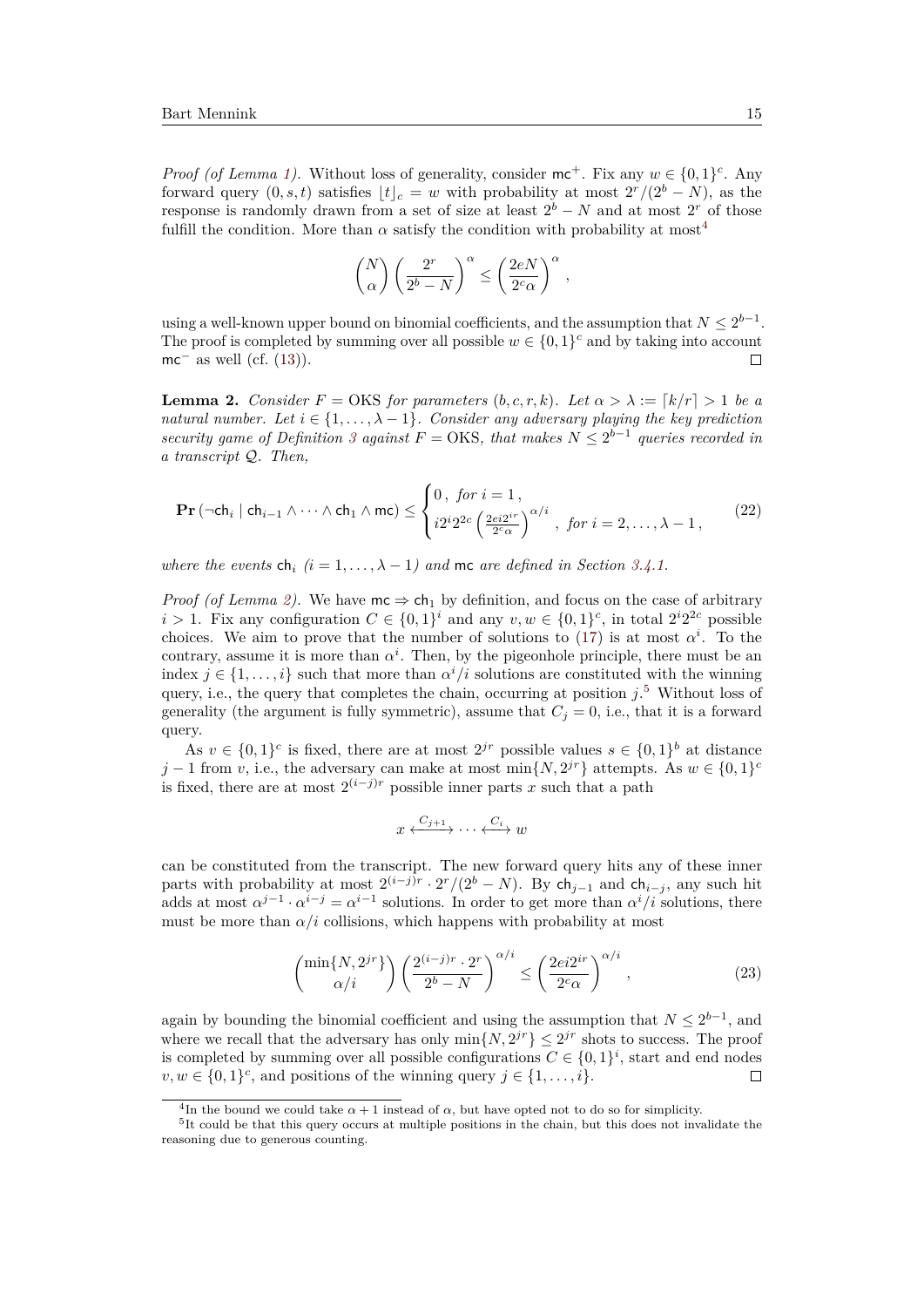From [\(20\)](#page-13-4) and Lemmas [1](#page-13-3) and [2](#page-14-0) we immediately obtain, using that  $\alpha > \lambda$ ,

<span id="page-15-2"></span>
$$
\begin{split} \mathbf{Pr}\left(\neg \mathsf{ch}_{\lambda-1}\right) &\leq 2 \cdot 2^{c} \left(\frac{2eN}{2^{c}\alpha}\right)^{\alpha} + \sum_{i=2}^{\lambda-1} i2^{i}2^{2c} \left(\frac{2ei2^{ir}}{2^{c}\alpha}\right)^{\alpha/i} \\ &\leq 2 \cdot 2^{c} \left(\frac{2eN}{2^{c}\alpha}\right)^{\alpha} + \sum_{i=2}^{\lambda-1} \lambda 2^{i}2^{2c} \left(\frac{2e\lambda 2^{(\lambda-1)r}}{2^{c}\alpha}\right)^{\alpha/\lambda} \\ &\leq \sum_{i=1}^{\lambda-1} \lambda 2^{i}2^{2c} \left(\frac{2eN^{*}}{2^{c}\alpha}\right)^{\alpha/\lambda} \\ &\leq \lambda 2^{\lambda}2^{2c} \left(\frac{2eN^{*}}{2^{c}\alpha}\right)^{\alpha/\lambda}, \end{split} \tag{24}
$$

where  $N^* = \max\{N, \lambda 2^{(\lambda-1)r}\}\$ . Slight improvements in the bound could be achieved, at the cost of readability penalties, in the derivation of Lemma [2](#page-14-0) and in the bounding of [\(24\)](#page-15-2) above.

### <span id="page-15-1"></span>**3.5 Generalization to Multi-Key Security**

It is straightforward to generalize our analysis to multi-key security. First, to generalize Definition [3,](#page-8-5) one would consider  $K_1, \ldots, K_u \stackrel{\hspace{0.1em}\mathsf{\scriptscriptstyle\$}}{\leftarrow} \{0,1\}^k$ , where  $u \in \mathbb{N}$  is the number of users, and the adversary wins if  $K_i \in \text{yield}_{c_{n,k},\lambda}(\mathcal{Q})$  for some  $i \in \{1,\ldots,u\}$ :

**Definition 4.** Let  $u \in \mathbb{N}$ . The *u*-key prediction security of  $F \in \{GKS, OKS, FKS\}$  against an adversary  $A$  is defined as

$$
\mathbf{Adv}_{F}^{u\text{-key-pre}}(\mathcal{A}) = \mathbf{Pr}\left(\pi \stackrel{\text{s}}{\leftarrow} \text{perm}(b), \mathcal{Q} \leftarrow \mathcal{A}^{\pi^{\pm}}, K_1, \dots, K_u \stackrel{\text{s}}{\leftarrow} \{0, 1\}^k : \\ \exists i \in \{1, \dots, u\} \text{ such that } K_i \in \text{yield}_{c_{ab}, \lambda}(\mathcal{Q})\right). \tag{25}
$$

For  $N \geq 0$ , we define by  $\mathbf{Adv}_{F}^{u\text{-}key\text{-}pre}(N)$  the maximum over all adversaries making N queries to its oracle.

Theorem [1](#page-9-0) and the proof likewise generalize straightforwardly.

**Theorem 2.** Let  $u \in \mathbb{N}$ . Consider  $F = \text{OKS}$  for parameters  $(b, c, r, k)$ , where  $\lambda :=$  $\lceil k/r \rceil > 1$ *. Let*  $\alpha > \lambda$  *be a natural number. Let*  $0 \le N \le 2^{b-1}$ *. We have* 

$$
\mathbf{Adv}_{F}^{u\text{-key-pre}}(N) \le u \cdot \frac{(2\alpha)^{\lambda-1}N}{2^{k}} + \lambda 2^{\lambda}2^{2c} \left(\frac{2eN^{*}}{2^{c}\alpha}\right)^{\alpha/\lambda},\tag{26}
$$

 $where N^* = \max\{N, \lambda 2^{(\lambda-1)r}\}.$ 

*Proof.* The core of the proof of Theorem [1](#page-9-0) is about deriving an upper bound on  $|\text{yield}_{c,\lambda}(\mathcal{Q})|$ . Once this bound is derived — the derivation of Section [3.4](#page-12-0) carries over verbatim — any of the *u* keys is in the yield with probability at most  $u \cdot |\text{yield}_{c,\lambda}(\mathcal{Q})| / 2^k \leq u \cdot \frac{(2\alpha)^{\lambda-1}N}{2^k}$  $\frac{1}{2^k}$ .

# <span id="page-15-0"></span>**4 Application to Keyed Sponge and Duplex**

Keyed sponges are evaluated in a PRF security model. In more detail, let  $\mathcal{RO}^{\infty} : \{0,1\}^* \to$ {0*,* 1}<sup>∞</sup> be a function that for every input *m* defines an infinitely large string of random bits, and define  $\mathcal{RO}: \{0,1\}^* \times \mathbb{N} \to \{0,1\}^{\mathbb{N}}$  as a function that on input of  $(m,\ell) \in \{0,1\}^* \times \mathbb{N}$ outputs  $\lceil \mathcal{RO}^{\infty}(m) \rceil_{\ell}$ . Abusing notation, write ro(\*, N) for the set of all such functions  $\mathcal{RO}$ .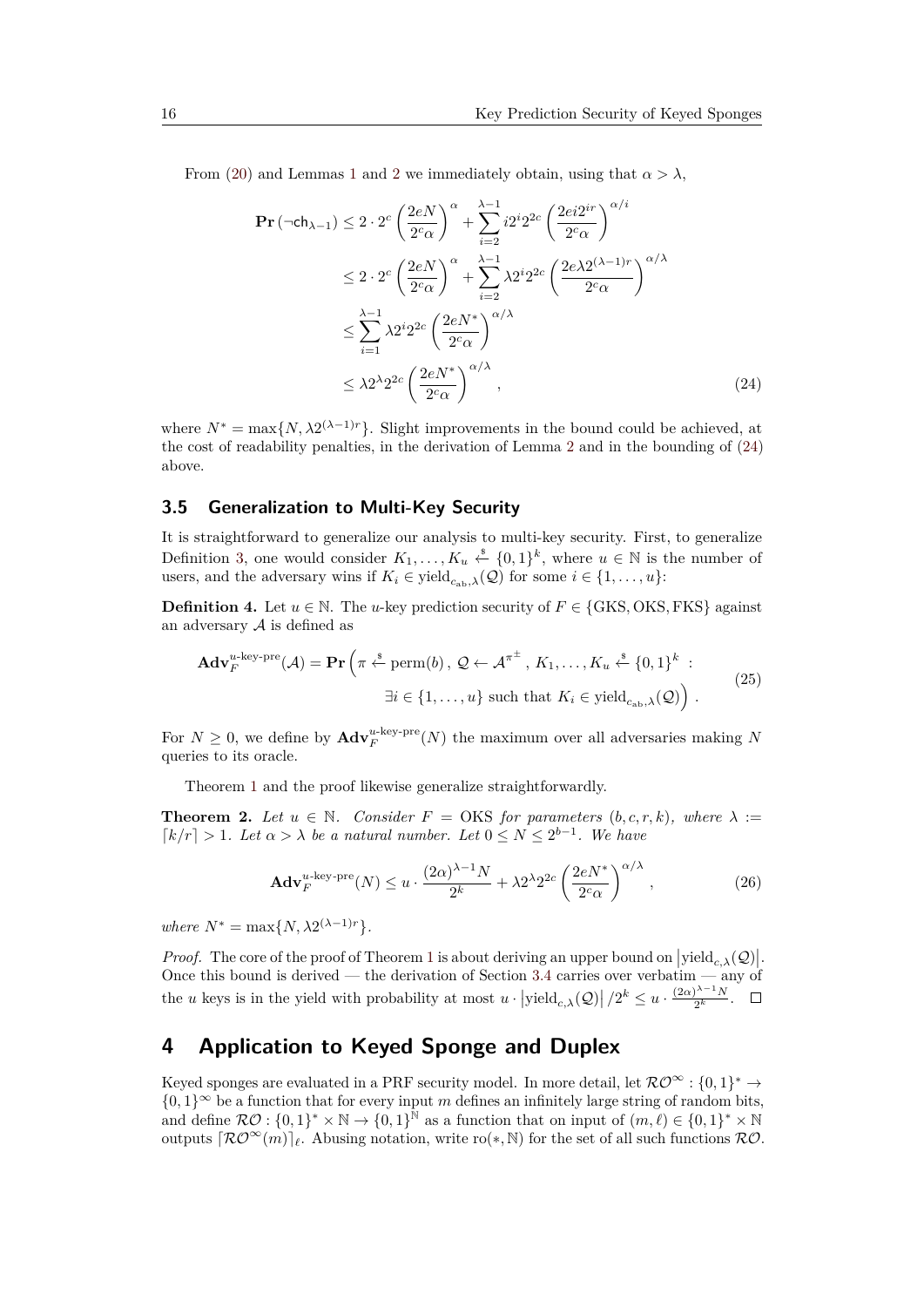For a random permutation  $\pi \stackrel{\$}{\leftarrow} \text{perm}(b)$ , key  $K \stackrel{\$}{\leftarrow} \{0,1\}^k$ , and  $\mathcal{RO} \stackrel{\$}{\leftarrow} \text{ro}(*, \mathbb{N})$ , consider an adversary A that has oracle access to either  $(F_K^{\pi}, \pi^{\pm})$  or  $(\mathcal{RO}, \pi^{\pm})$ . It succeeds if it manages to determine (with high probability) the world it is conversing with. Formally:

**Definition 5.** The PRF security of  $F \in \{GKS, OKS, FKS\}$  against an adversary A is defined as

$$
\mathbf{Adv}_{F}^{\text{prf}}(\mathcal{A}) = \mathbf{Pr}\left(\pi \stackrel{\text{s}}{\leftarrow} \text{perm}(b), K \stackrel{\text{s}}{\leftarrow} \{0, 1\}^{k} : 1 \leftarrow \mathcal{A}^{F_{K}^{\pi}, \pi^{\pm}}\right) \n- \mathbf{Pr}\left(\pi \stackrel{\text{s}}{\leftarrow} \text{perm}(b), \mathcal{RO} \stackrel{\text{s}}{\leftarrow} \text{ro}(*, \mathbb{N}) : 1 \leftarrow \mathcal{A}^{\mathcal{RO}, \pi^{\pm}}\right). (27)
$$

For  $M, N \geq 0$ , we define by  $\mathbf{Adv}_{F}^{\text{prf}}(M, N)$  the maximum over all adversaries with query complexity *M* to the first oracle (in terms of the number of underlying primitive calls) and *N* to the second oracle.

A bound on the PRF security of FKS was derived by Mennink et al. [\[MRV15\]](#page-20-7), but we are mostly concerned with the outer keyed sponge. For OKS, an earlier proof appeared by Bertoni et al. [\[BDPV11c\]](#page-18-2). Andreeva et al. [\[ADMV15\]](#page-18-3) improved the analysis and generalized it to multi-key security. Naito and Yasuda [\[NY16\]](#page-20-6) derived a bound that is independent of the message length. The improvements in these bounds come at the cost of defining extra security parameters, such as the multiplicity, the number of oracles, the number of construction queries, and the maximum length of each construction query. As our security model considers an adversary whose complexity is solely measured by *M* and *N*, we discard most of the sophisticated improvements in [\[ADMV15,](#page-18-3) [NY16\]](#page-20-6) and consider a simplified bound. In addition, we modernize the bound using the key prediction security notion of Definition [3.](#page-8-5)

<span id="page-16-1"></span>**Theorem 3** (Andreeva et al. [\[ADMV15\]](#page-18-3) and Naito and Yasuda [\[NY16\]](#page-20-6), simplified)**.** *Consider*  $F = OKS$  *for parameters*  $(b, c, r, k)$ *. Let*  $M, N \geq 0$ *. We have* 

<span id="page-16-0"></span>
$$
\mathbf{Adv}_{F}^{\text{prf}}(M,N) \leq const_1 \cdot \frac{M^2}{2^c} + const_2 \cdot \frac{MN}{2^c} + \mathbf{Adv}_{F}^{\text{key-pre}}(N). \tag{28}
$$

In [\[ADMV15\]](#page-18-3), the constant terms satisfy  $const_1 = 1$  and  $const_2 \leq 4$ . Also for the bound of [\[NY16\]](#page-20-6) the constant terms are reasonably small, but as their analysis is more involved, a neat approximation for these terms cannot be easily derived. The simplifications we have put through from [\[ADMV15,](#page-18-3)[NY16\]](#page-20-6) *only* affect the fractions in [\(28\)](#page-16-0) and do not affect the point we are making with regard to the remaining term in [\(28\)](#page-16-0). This term  $\mathbf{Adv}_{F}^{\text{key-pre}}(N)$ in turn corresponds to a specific bad event in the analyses in [\[ADMV15,](#page-18-3) [NY16\]](#page-20-6): assuming that the adversary never makes the primitive queries related to the absorption of the key, the state *after* the absorption of the key has a sufficient amount of entropy. Both Andreeva et al. [\[ADMV15,](#page-18-3) Lemma 2] and Naito and Yasuda [\[NY16,](#page-20-6) Theorem 2] rely on the bound of Gaži et al. [\[GPT15a,](#page-19-6) [GPT15b\]](#page-19-8) on  $\text{Adv}_{F}^{\text{key-pre}}(N)$ : the bound expressed in Proposition [1.](#page-8-0) Our new result of Theorem [1](#page-9-0) directly improves over the bounds from Andreeva et al. and Naito and Yasuda, and confirms that a shorter key can be taken to achieve the same level of security.

On passing, we remark that the result has comparable impact to the keyed duplex [\[BDPV11a\]](#page-18-5), a sponge-related construction well-suited for authenticated encryption. It is a stateful construction that has a "duplexing interface:" it gets as input a data block of size *r* bits, transforms the state using a permutation, and returns part of the outer part of the state. It comes with an outer-keyed flavor [\[BDPV11a\]](#page-18-5) as well as a full-keyed flavor [\[MRV15,](#page-20-7)[DMV17\]](#page-19-7), and the keyed sponge bounds are known to be transferable to the duplex (and vice versa) up to some degree. Crucial to this transition is that in the keyed duplex, the key absorption occurs with no intermediate output of the outer part, and thus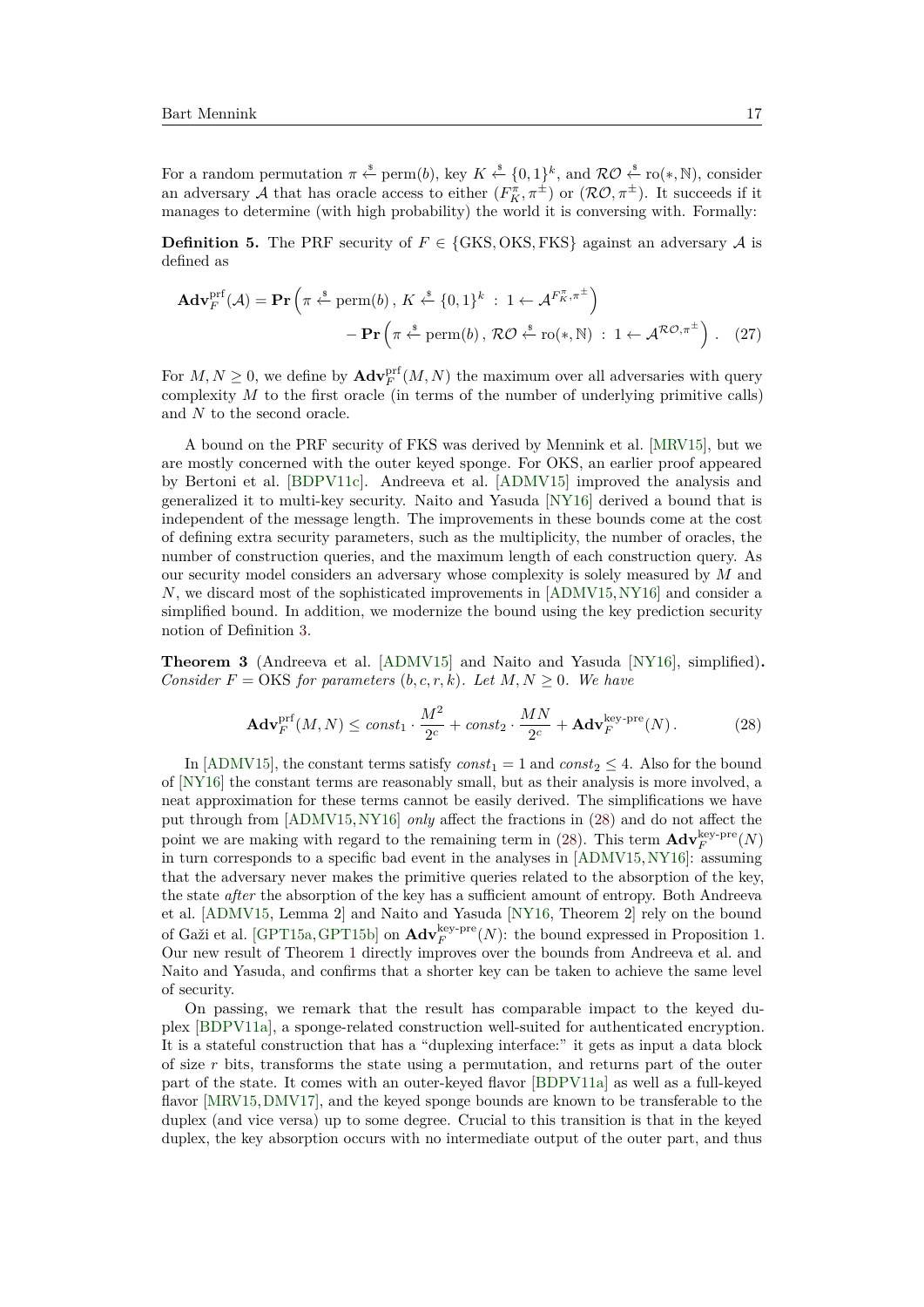occurs in a full-/outer-keyed sponge fashion. In this way, the key prediction term in the duplex bounds is also  $\text{Adv}_{F}^{\text{key-pre}}(N)$ , where  $F \in \{OKS, FKS\}$ , i.e., the bound derived in Theorem [1.](#page-9-0)

Finally, the generic security results on HMAC-SHA-3 [\[NW16\]](#page-20-11) and the sandwich sponge [\[Nai16\]](#page-20-12) rely on the key prediction security term of Gaži et al. in the exact same way, and our new bound immediately improves their results.

# <span id="page-17-0"></span>**5 Note on Key Recovery**

In a similar vein as in Section [3,](#page-7-0) one can define the key *recovery* security of  $F \in$  $\{GKS, OKS, FKS\}$ . For a random permutation  $\pi \stackrel{\$}{\leftarrow} \text{perm}(b)$  and key  $K \stackrel{\$}{\leftarrow} \{0,1\}^k$ , consider an adversary  $\mathcal A$  that has oracle access to  $(F_K^{\pi}, \pi^{\pm})$ . The adversary can make a limited amount of queries to its oracles, summarized in a transcript Q, and afterwards it outputs a key  $K' \in \{0,1\}^k$ . It wins if  $K' \in \text{yield}_{c_{ab},\lambda}(\mathcal{Q})$  and  $F_K^{\pi}(\cdot) = F_{K'}^{\pi}(\cdot)$ . Formally:

**Definition 6.** The key recovery security of  $F \in \{GKS, OKS, FKS\}$  against an adversary A is defined as

$$
\mathbf{Adv}_{F}^{\text{key-rec}}(\mathcal{A}) = \mathbf{Pr}\left(\pi \stackrel{\text{s}}{\leftarrow} \text{perm}(b), K \stackrel{\text{s}}{\leftarrow} \{0,1\}^{k}, (K', \mathcal{Q}) \leftarrow \mathcal{A}^{F_{K}^{\pi}, \pi^{\pm}} : \\ K' \in \text{yield}_{c_{ab}, \lambda}(\mathcal{Q}) \land F_{K}^{\pi}(\cdot) = F_{K'}^{\pi}(\cdot) \right). \tag{29}
$$

For  $M, N \geq 0$ , we define by  $\text{Adv}_{F}^{\text{key-rec}}(M, N)$  the maximum over all adversaries with query complexity *M* to the first oracle (in terms of the number of underlying primitive calls) and *N* to the second oracle.

In other words, key recovery security differs from key prediction security in that the adversary has access to the keyed construction  $F_K^{\pi}$ .

One may argue that key recovery is a more meaningful notion to consider than key prediction. However, close inspection at how a key recovery security proof would look like reveals that the key recovery security of OKS is very close to its PRF security. To wit, the core ingredients of the PRF security bound of OKS (Theorem [3\)](#page-16-1) are (i) the event of two evaluations of  $\pi$  imposed by  $F_K^{\pm}$  with the same inner part, (ii) a primitive query to  $\pi^{\pm}$  and an evaluation of  $\pi$  imposed by  $F_K^{\pm}$  with the same inner part, and (iii) guessing/predicting the key. These parts are represented by the three terms in the bound of Theorem [3](#page-16-1) in equal order.

Obviously, one way to recover the key is to predict it (part (iii) of the above). Now, suppose the adversary makes a query to  $\pi^{\pm}$  whose inner part is equal to the inner part of an evaluation of  $\pi$  imposed by  $F_K^{\pm}$  (part (ii) of the above). In this case, the adversary can back-track the sponge to obtain  $t_{\lambda}$ , the state of the sponge after the absorption of the last key block. Once it knows  $t_{\lambda}$ , depending on  $\lambda$  it can learn (part of) the key. Regarding part (i): if two evaluations of  $\pi$  imposed by  $F_K^{\pm}$  have the same inner part, the adversary can use this information to distinguish the scheme from a random function but it has no means to use this information to recover the key.

To summarize, the key recovery security bound would be constituted of parts (iii) and (ii) of the PRF security bound. Part (i) is minor compared with (ii), as the offline complexity is typically higher than the online complexity. We can thus conclude that the key recovery security of OKS is very close to its PRF security.

ACKNOWLEDGMENTS. Bart Mennink is supported by a postdoctoral fellowship from the Netherlands Organisation for Scientific Research (NWO) under Veni grant 016.Veni.173.017. The author would like to thank the reviewers for their detailed comments and suggestions.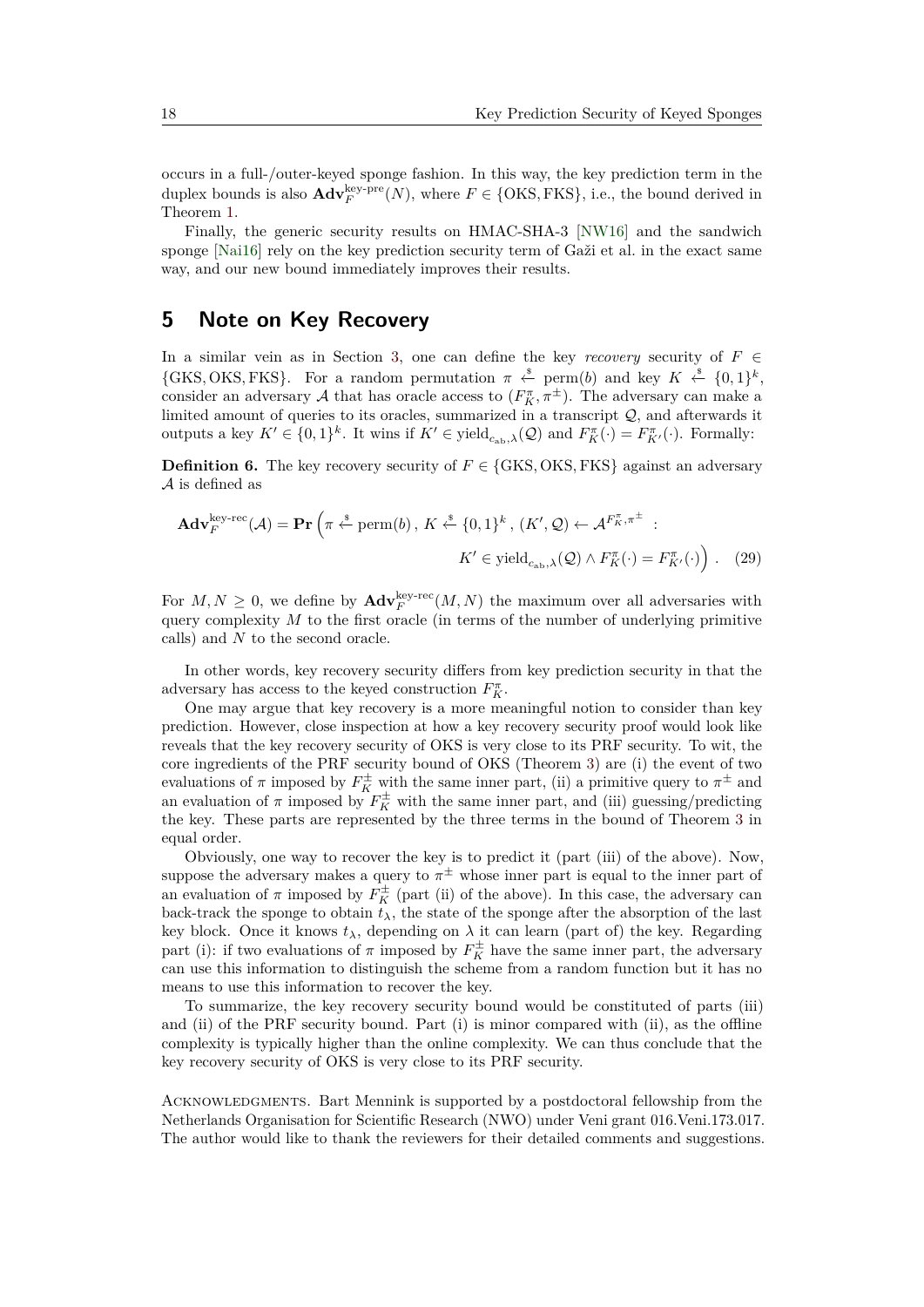# **References**

- <span id="page-18-12"></span>[ABB<sup>+</sup>14] Elena Andreeva, Begül Bilgin, Andrey Bogdanov, Atul Luykx, Florian Mendel, Bart Mennink, Nicky Mouha, Qingju Wang, and Kan Yasuda. PRIMATEs v1.02, September 2014.
- <span id="page-18-3"></span>[ADMV15] Elena Andreeva, Joan Daemen, Bart Mennink, and Gilles Van Assche. Security of Keyed Sponge Constructions Using a Modular Proof Approach. In Gregor Leander, editor, *FSE 2015*, volume 9054 of *Lecture Notes in Computer Science*, pages 364–384. Springer, 2015.
- <span id="page-18-10"></span>[AHMN10] Jean-Philippe Aumasson, Luca Henzen, Willi Meier, and María Naya-Plasencia. Quark: A Lightweight Hash. In Stefan Mangard and François-Xavier Standaert, editors, *CHES 2010*, volume 6225 of *Lecture Notes in Computer Science*, pages 1–15. Springer, 2010.
- <span id="page-18-8"></span>[AJN16] Jean-Philippe Aumasson, Philipp Jovanovic, and Samuel Neves. NORX v3.0, September 2016.
- <span id="page-18-6"></span>[BDP<sup>+</sup>16a] Guido Bertoni, Joan Daemen, Michaël Peeters, Gilles Van Assche, and Ronny Van Keer. CAESAR submission: Ketje v2, September 2016.
- <span id="page-18-7"></span>[BDP<sup>+</sup>16b] Guido Bertoni, Joan Daemen, Michaël Peeters, Gilles Van Assche, and Ronny Van Keer. CAESAR submission: Keyak v2, September 2016.
- <span id="page-18-0"></span>[BDPV07] Guido Bertoni, Joan Daemen, Michaël Peeters, and Gilles Van Assche. Sponge functions. ECRYPT Hash Workshop 2007, May 2007.
- <span id="page-18-1"></span>[BDPV08] Guido Bertoni, Joan Daemen, Michaël Peeters, and Gilles Van Assche. On the Indifferentiability of the Sponge Construction. In Nigel P. Smart, editor, *EUROCRYPT 2008*, volume 4965 of *Lecture Notes in Computer Science*, pages 181–197. Springer, 2008.
- <span id="page-18-5"></span>[BDPV11a] Guido Bertoni, Joan Daemen, Michaël Peeters, and Gilles Van Assche. Duplexing the Sponge: Single-Pass Authenticated Encryption and Other Applications. In Ali Miri and Serge Vaudenay, editors, *SAC 2011*, volume 7118 of *Lecture Notes in Computer Science*, pages 320–337. Springer, 2011.
- <span id="page-18-9"></span>[BDPV11b] Guido Bertoni, Joan Daemen, Michaël Peeters, and Gilles Van Assche. The Keccak reference, January 2011. [https://keccak.team/files/](https://keccak.team/files/Keccak-reference-3.0.pdf) [Keccak-reference-3.0.pdf](https://keccak.team/files/Keccak-reference-3.0.pdf).
- <span id="page-18-2"></span>[BDPV11c] Guido Bertoni, Joan Daemen, Michaël Peeters, and Gilles Van Assche. On the security of the keyed sponge construction. Symmetric Key Encryption Workshop, February 2011.
- <span id="page-18-4"></span>[BDPV12] Guido Bertoni, Joan Daemen, Michaël Peeters, and Gilles Van Assche. Permutation-based encryption, authentication and authenticated encryption. Directions in Authenticated Ciphers, July 2012.
- <span id="page-18-11"></span>[BKL<sup>+</sup>11] Andrey Bogdanov, Miroslav Knezevic, Gregor Leander, Deniz Toz, Kerem Varıcı, and Ingrid Verbauwhede. spongent: A Lightweight Hash Function. In Bart Preneel and Tsuyoshi Takagi, editors, *CHES 2011*, volume 6917 of *Lecture Notes in Computer Science*, pages 312–325. Springer, 2011.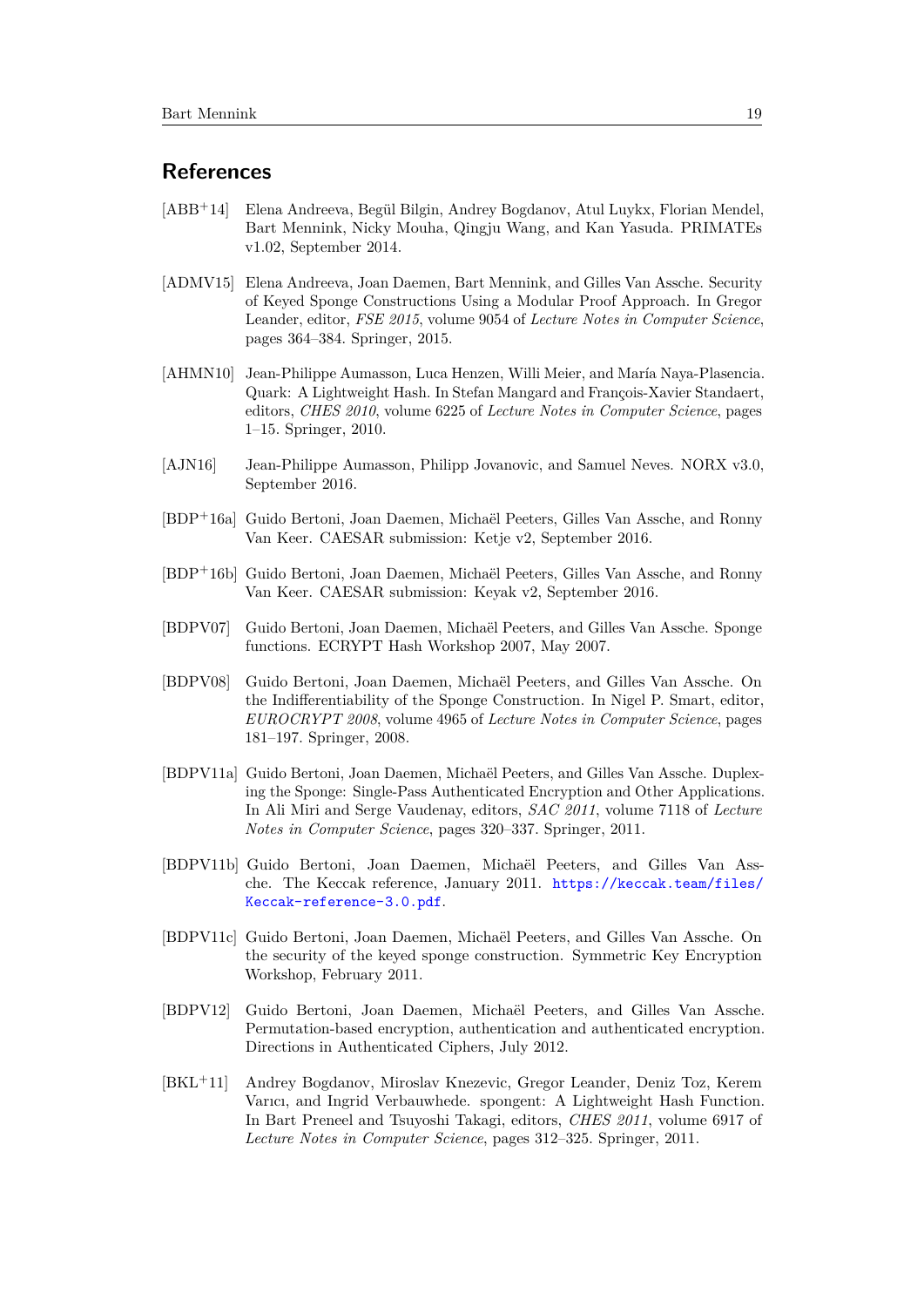- <span id="page-19-11"></span>[BKL<sup>+</sup>17] Daniel J. Bernstein, Stefan Kölbl, Stefan Lucks, Pedro Maat Costa Massolino, Florian Mendel, Kashif Nawaz, Tobias Schneider, Peter Schwabe, François-Xavier Standaert, Yosuke Todo, and Benoît Viguier. Gimli : A Cross-Platform Permutation. In Wieland Fischer and Naofumi Homma, editors, *CHES 2017*, volume 10529 of *Lecture Notes in Computer Science*, pages 299–320. Springer, 2017.
- <span id="page-19-9"></span>[CAE18] CAESAR: Competition for Authenticated Encryption: Security, Applicability, and Robustness, January 2018. [http://competitions.cr.yp.to/caesar.](http://competitions.cr.yp.to/caesar.html) [html](http://competitions.cr.yp.to/caesar.html).
- <span id="page-19-5"></span>[CDH<sup>+</sup>12] Donghoon Chang, Morris Dworkin, Seokhie Hong, John Kelsey, and Mridul Nandi. A keyed sponge construction with pseudorandomness in the standard model. NIST SHA-3 Workshop, March 2012.
- <span id="page-19-3"></span>[CG16] Colin Chaigneau and Henri Gilbert. Is AEZ v4.1 Sufficiently Resilient Against Key-Recovery Attacks? *IACR Trans. Symmetric Cryptol.*, 2016(1):114–133, 2016.
- <span id="page-19-10"></span>[DEMS16] Christoph Dobraunig, Maria Eichlseder, Florian Mendel, and Martin Schläffer. Ascon v1.2, September 2016. Submission to CAESAR competition.
- <span id="page-19-7"></span>[DMV17] Joan Daemen, Bart Mennink, and Gilles Van Assche. Full-State Keyed Duplex with Built-In Multi-user Support. In Tsuyoshi Takagi and Thomas Peyrin, editors, *ASIACRYPT 2017, Part II*, volume 10625 of *Lecture Notes in Computer Science*, pages 606–637. Springer, 2017.
- <span id="page-19-1"></span>[FFL12] Ewan Fleischmann, Christian Forler, and Stefan Lucks. McOE: A Family of Almost Foolproof On-Line Authenticated Encryption Schemes. In Anne Canteaut, editor, *FSE 2012*, volume 7549 of *Lecture Notes in Computer Science*, pages 196–215. Springer, 2012.
- <span id="page-19-0"></span>[FIP99] FIPS 197: Advanced Encryption Standard (AES). National Institute of Standards and Technology, 1999.
- <span id="page-19-4"></span>[FIP15] FIPS 202: SHA-3 Standard: Permutation-Based Hash and Extendable-Output Functions, 2015.
- <span id="page-19-2"></span>[FLS15] Thomas Fuhr, Gaëtan Leurent, and Valentin Suder. Collision Attacks Against CAESAR Candidates - Forgery and Key-Recovery Against AEZ and Marble. In Iwata and Cheon [\[IC15\]](#page-20-15), pages 510–532.
- <span id="page-19-12"></span>[GPP11] Jian Guo, Thomas Peyrin, and Axel Poschmann. The PHOTON Family of Lightweight Hash Functions. In Phillip Rogaway, editor, *CRYPTO 2011*, volume 6841 of *Lecture Notes in Computer Science*, pages 222–239. Springer, 2011.
- <span id="page-19-6"></span>[GPT15a] Peter Gaži, Krzysztof Pietrzak, and Stefano Tessaro. The Exact PRF Security of Truncation: Tight Bounds for Keyed Sponges and Truncated CBC. In Rosario Gennaro and Matthew Robshaw, editors, *CRYPTO 2015, Part I*, volume 9215 of *Lecture Notes in Computer Science*, pages 368–387. Springer, 2015.
- <span id="page-19-8"></span>[GPT15b] Peter Gaži, Krzysztof Pietrzak, and Stefano Tessaro. Tight Bounds for Keyed Sponges and Truncated CBC. Cryptology ePrint Archive, Report 2015/053, 2015.